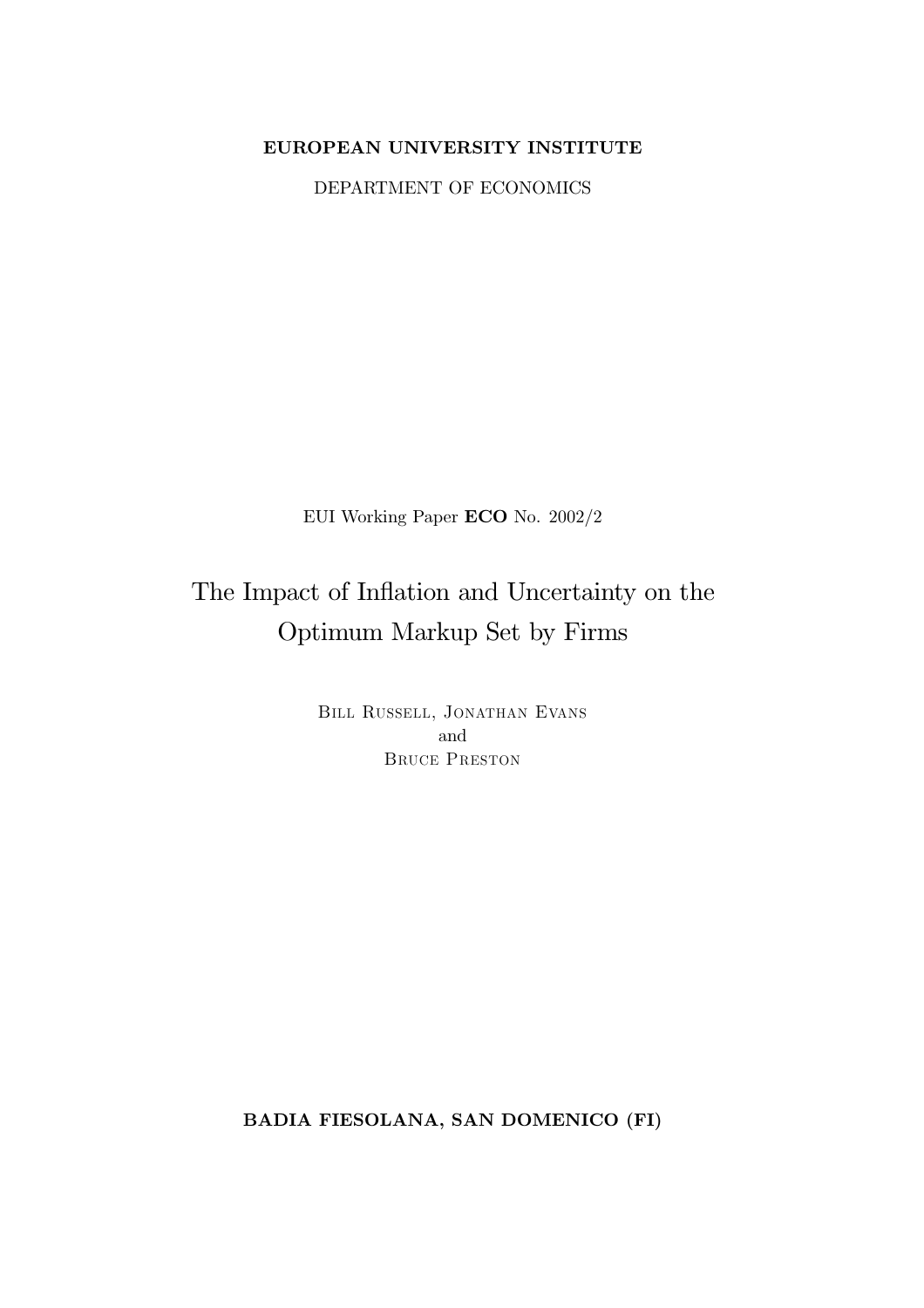All rights reserved. No part of this paper may be reproduced in any form without permission of the author.

 $\odot$ 2002 Bill Russell, Jonathan Evans, and Bruce Preston Printed in Italy in January 2002 European University Institute Badia Fiesolana I-50016 San Domenico (FI) Italy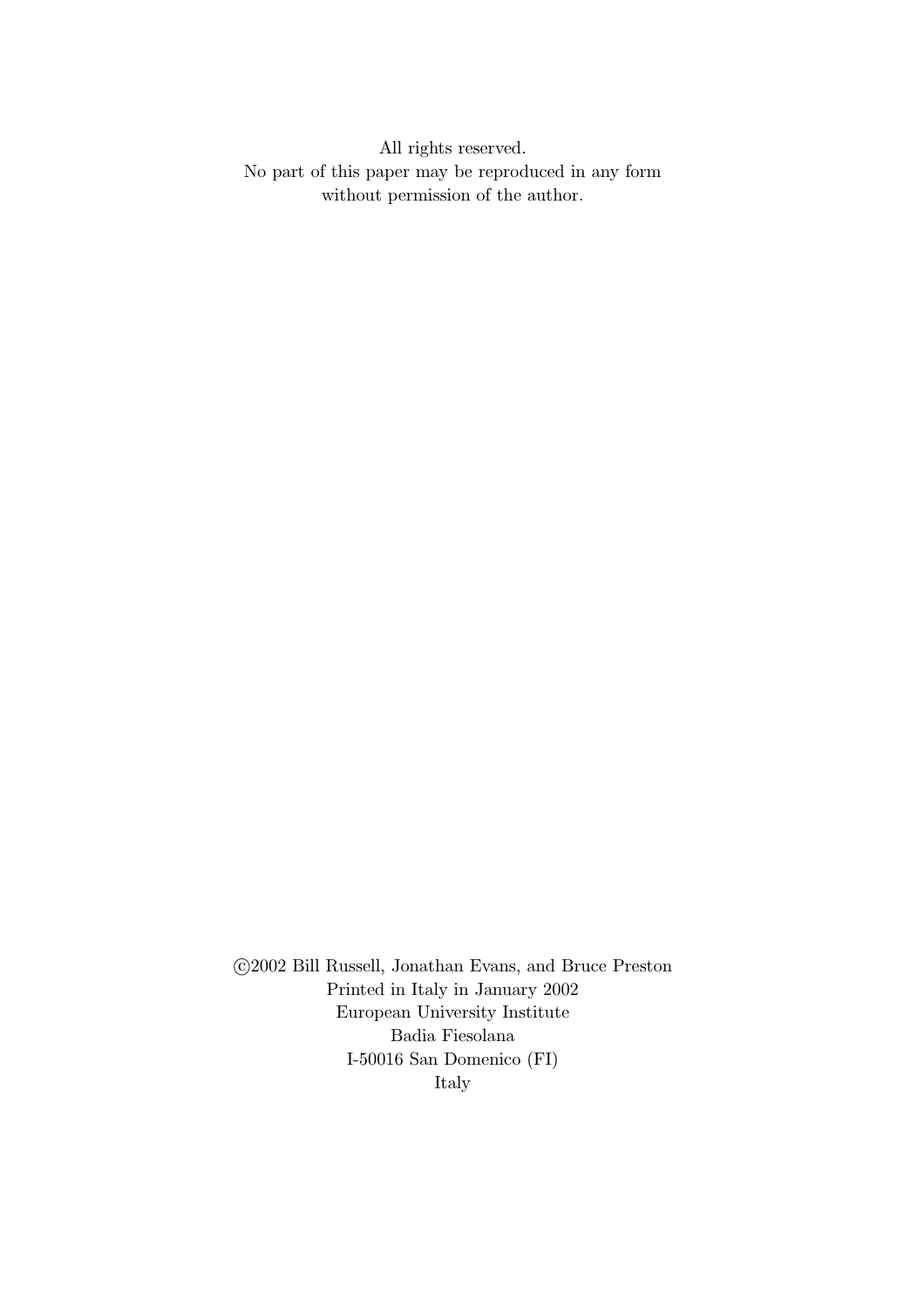# **The Impact of Inflation and Uncertainty on the Optimum Markup Set by Firms\***

Bill Russell<sup>#</sup>, Jonathan Evans<sup>†</sup> & Bruce Preston<sup>‡</sup>

18 December 2001

#### **Abstract**

This paper argues that non-colluding price setting firms in an uncertain economic environment will set a 'low' markup relative to the profit maximising markup if; (a) they are uncertain of the profit maximising markup; and (b) the cost to firms of mistakenly setting a 'high' markup is greater than if they mistakenly set a 'low' markup. Furthermore, firms will set a lower markup the higher is the level of uncertainty. It follows, therefore, that if uncertainty increases with inflation then firms will choose a lower markup the higher is inflation.

Keywords: Inflation, Wages, Prices, Markup, JEL Classification: D80, E10, E31

 <sup>\*</sup> # The Department of Economic Studies, University of Dundee, **†** Department of Mathematical Sciences, University of Bath, **‡** Department of Economics, Princeton University. We would like to especially thank Judith Carson and participants at the Money, Macroeconomics and Finance Annual Conference in Oxford and a Money Group seminar at the EUI for helpful comments and advice. This paper is an revised version of Russell, Evans and Preston (1997) with the focus shifted from the optimum price to the optimum markup. The gracious hospitality of the European University Institute, at which the first author was a Jean Monnet Fellow while the paper was revised, is gratefully acknowledged. Correspondence: BRussell@Brolga.net.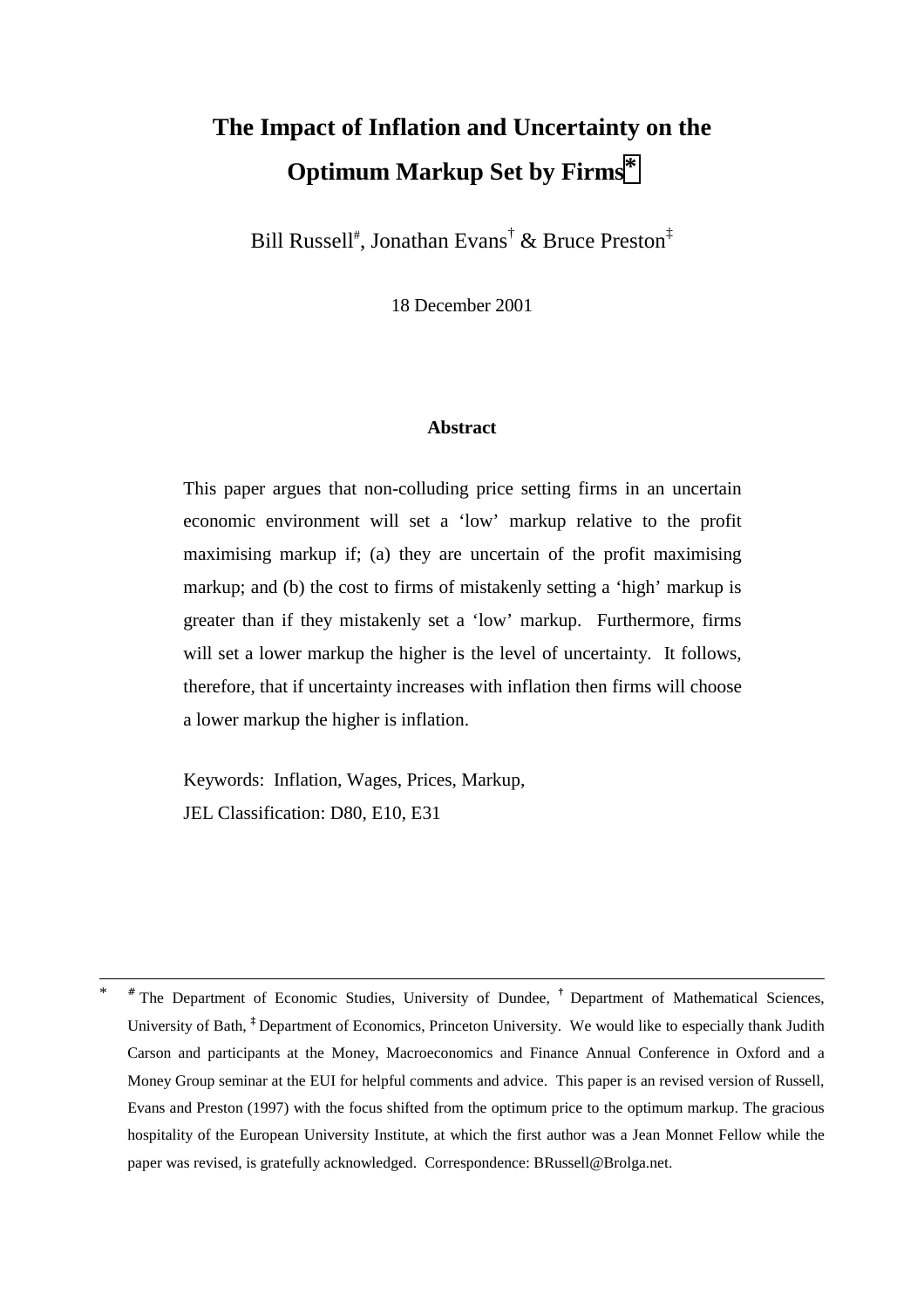# **CONTENTS**

| $\mathbf 1$             |  |
|-------------------------|--|
| $\overline{2}$          |  |
| 3                       |  |
| 3.1                     |  |
| $\overline{\mathbf{4}}$ |  |
| 4.1                     |  |
| 4.2                     |  |
| 4.3                     |  |
| 4.4                     |  |
| 5                       |  |
| 6                       |  |
| $\overline{7}$          |  |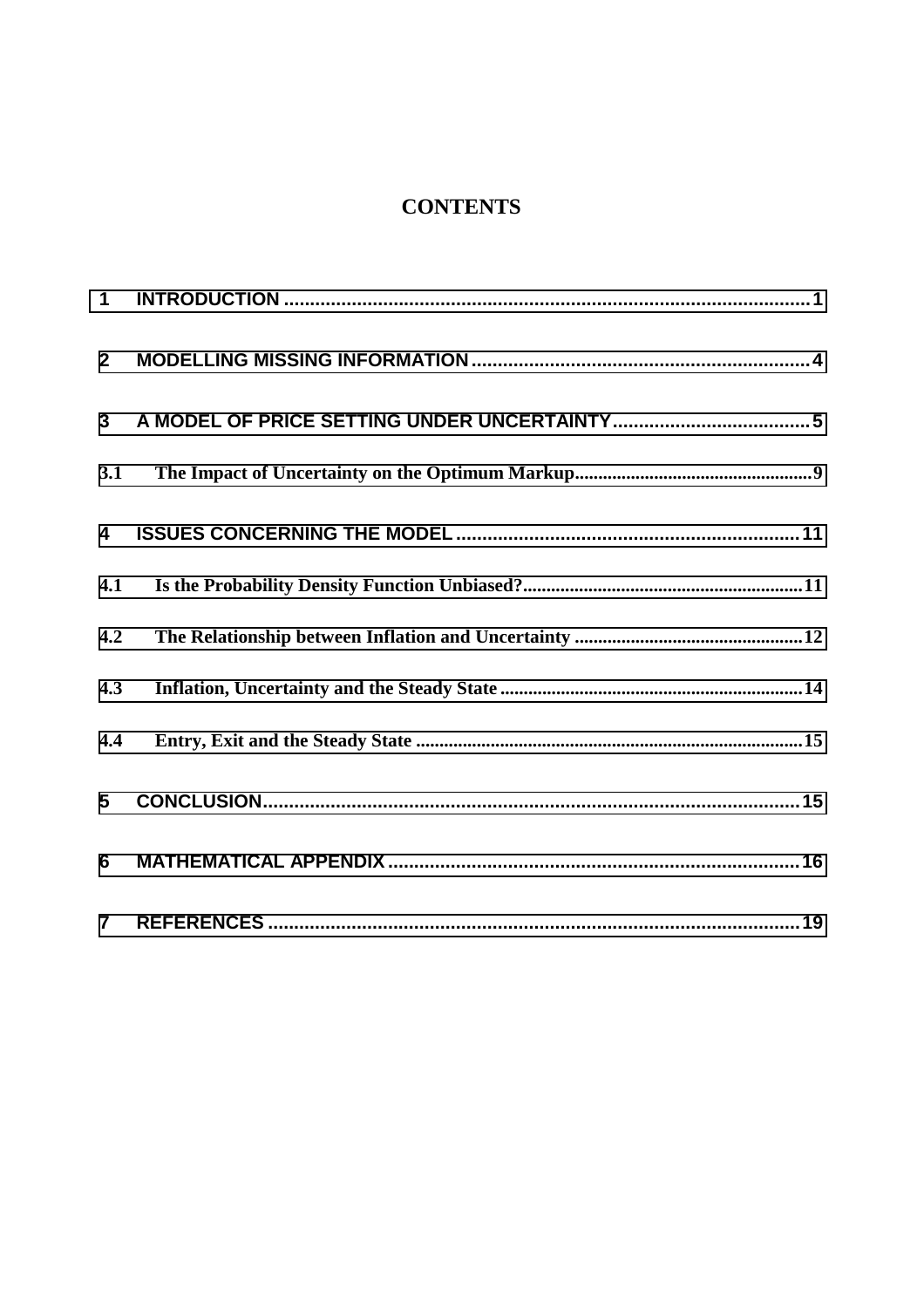# <span id="page-4-0"></span>**1 INTRODUCTION**

 $\overline{a}$ 

The proposition that there is a negative relationship between inflation and the markup has received increasing empirical support. Bénabou (1992) using US retail sector data, Simon (1999) using 4 digit US manufacturing sector data, and Batini, Jackson and Nickell (2000) using aggregate UK data show that inflation and the markup are negatively related.<sup>1</sup> These papers explicitly or implicitly assume that inflation and the markup are stationary variables and therefore the relationship is of a short-run nature. In contrast, Banerjee, Cockerell and Russell (2001), Banerjee and Russell (2000, 20001a, 2001b) and Banerjee, Mizen and Russell (2002) show using a range of data for the G7 economies and Australia that (except for Japan) there is a negative long-run relationship in the Engle and Granger (1987) sense between inflation and the markup.2

Monopolistic pricing models that explain the negative relationship can be separated into two broad groups. The first group considers the interaction of inflation with small 'menu' costs of price adjustment in the tradition of Mankiw (1985) and Parkin (1986).3 These papers consider a number of issues including the impact of inflation on the average markup for a given profit maximising markup. Bénabou and Konieczny (1994) show in a model that encompasses the papers in this first group that the relationship between inflation and the markup may be either positive or negative depending on the relative size of inflation, the

3 For example see Rotemberg (1983), Kuran (1986), Naish (1986), Danziger (1988), Konieczny (1990) and, in particular, Bénabou and Konieczny (1994).

<sup>1</sup> Richards and Stevens (1987), Franz and Gordon (1993), Cockerell and Russell (1995), and de Brouwer and Ericsson (1998) estimate error correction 'markup' models of inflation and provide indirect support of the negative relationship. In these models the error correction term with linear homogeneity imposed can be interpreted as the markup and is, therefore, negatively related with inflation.

<sup>&</sup>lt;sup>2</sup> The long-run relationship has been identified using aggregate macroeconomic and industry data when the markup is defined on unit or marginal costs.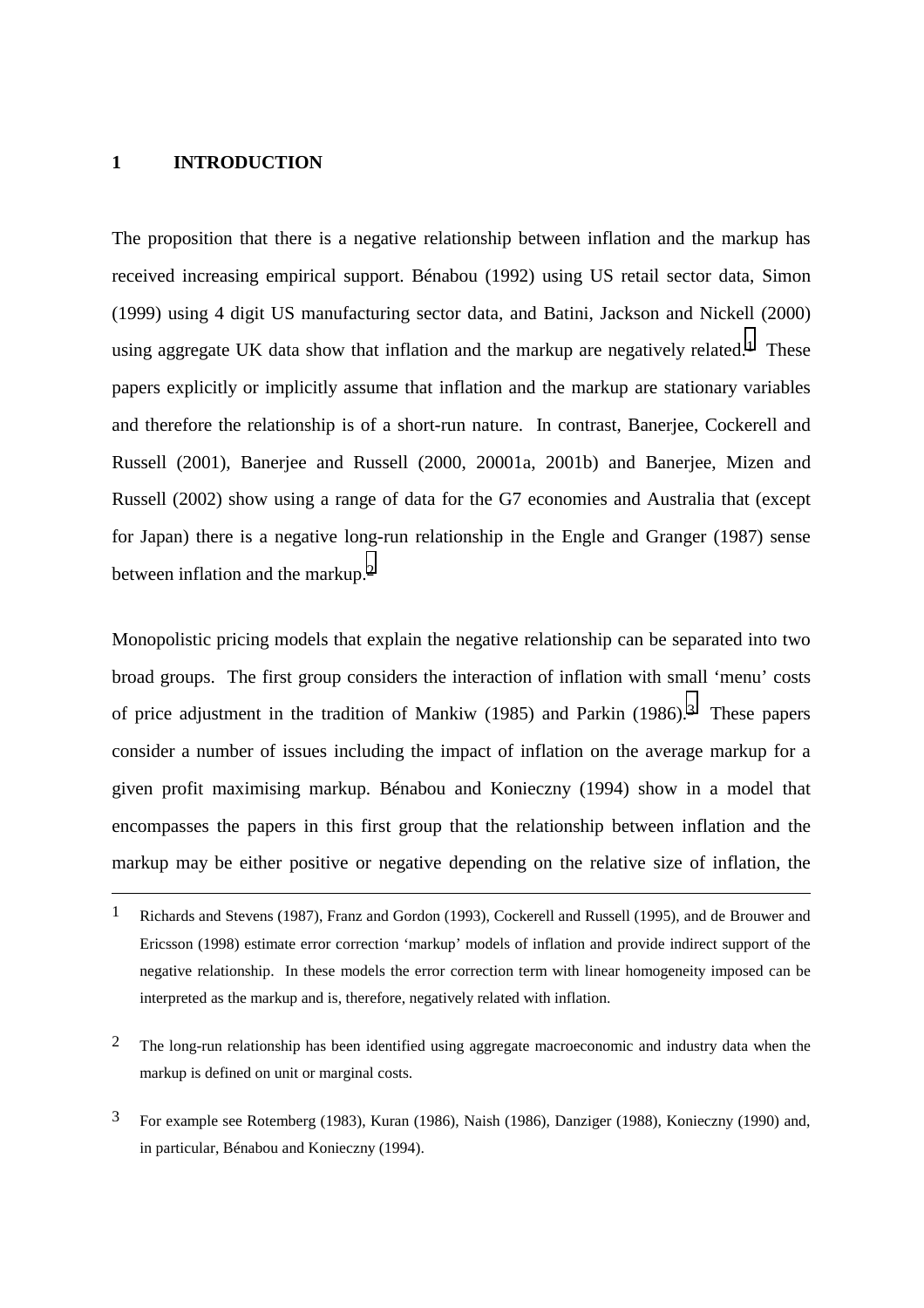'menu' costs and the discount rate, as well as whether the profit function is left or right skewed.4

In the models that focus on the interaction between inflation and 'menu' costs, it is (implicitly or explicitly) assumed that firms operate independently of each other and that the demand and cost functions are exogenous. The second broad group of explanations considers the direct impact of inflation on the equilibrium markup. Bénabou (1988, 1992) and Diamond (1993) model how inflation affects the profit maximising markup when the cost and demand functions are endogenous and affected by inflation. Further papers by Russell (1998) and Chen and Russell (2002) provide behavioral equilibrium models of the relationship between inflation and the markup and conclude explicitly that inflation and the markup are negatively related in the steady state.5

All these models explain the impact of inflation on the markup ignoring uncertainty concerning the profit maximising markup. In contrast, this paper argues that in an uncertain economic environment with missing information, higher inflation will reduce the markup relative to the profit maximising markup if the cost to firms of mistakenly setting a 'high'

Following Konieczny (1990), the profit function  $F(\bullet)$  is left-skewed if for each markup, *z*,  $F'(z_1) < -F'(z_2)$  for every  $z_1 < z_m < z_2$  and  $F(z_1) = F(z_2)$  where  $z_m$  is the profit maximising markup. A right-skewed profit function reverses the inequalities. The skewness represents an asymmetry in marginal profits around the profit maximising markup. In the case of a left-skewed profit function, the impact on profits of setting a low price,  $z_m - \mathcal{E}$ , relative to the profit maximising markup is less then setting a similarly high markup and  $F(z_m - \varepsilon) > F(z_m + \varepsilon)$ .

 $\overline{a}$ 

5 The steady state is defined as when all nominal variables are growing at the same constant rate. If the underlying causes of the short-run relationships in the models set out above persist in the steady state then the relationship elicited in these papers will also persist in the steady state.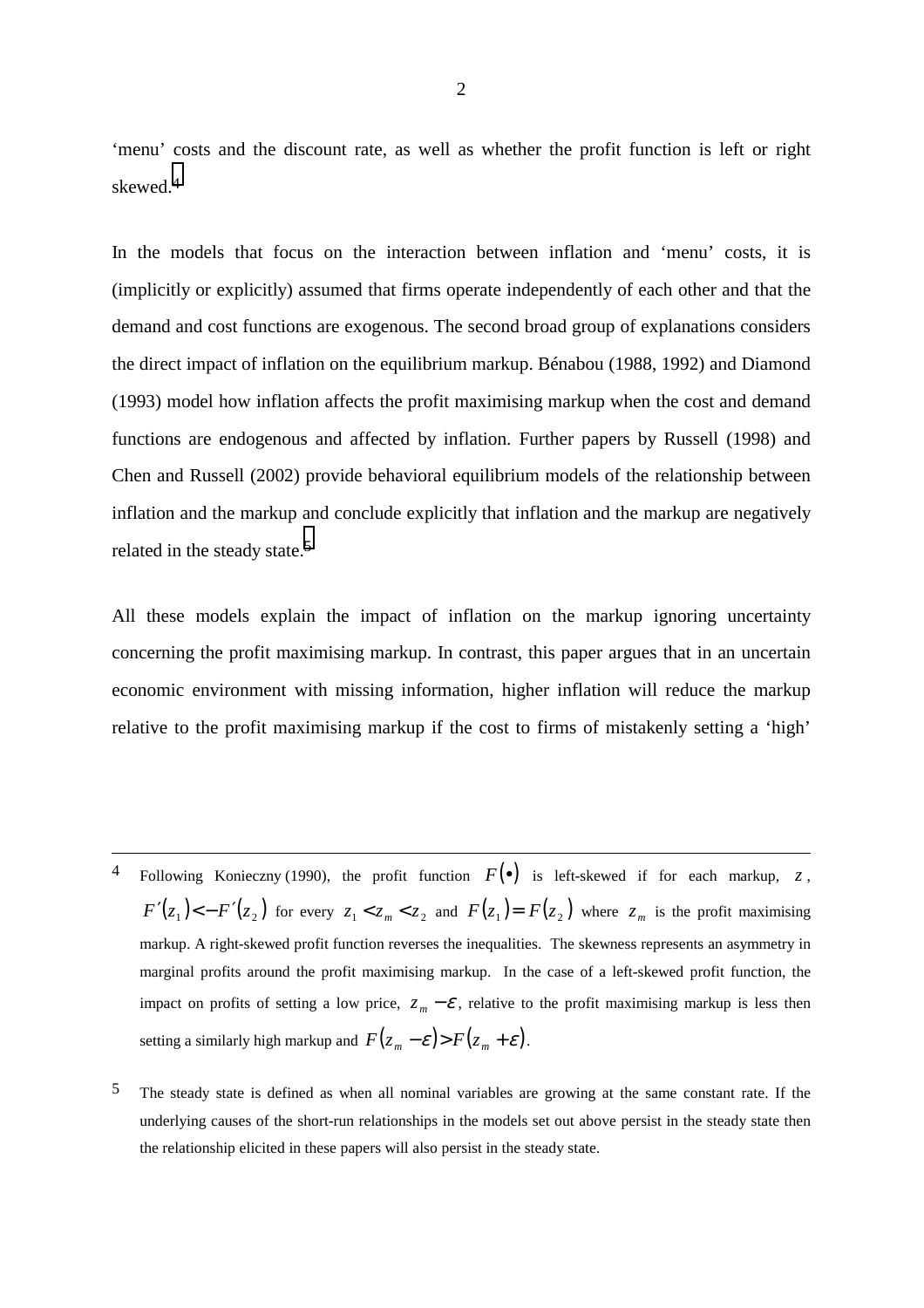markup relative to the profit maximising markup is greater than the cost of mistakenly setting a 'low' markup.6

The economic intuition of the argument is straightforward. If the profit maximising markup is unknown, non-colluding price setting firms will attempt to minimise the expected cost of setting the wrong markup. When the loss function is asymmetric with the cost of setting a 'high' markup relative to the 'true' profit maximising markup is larger than setting a 'low' markup then firms will be cautious and set a 'low' markup. Firms, therefore, set a 'low' markup to insure against the disproportionately bad outcome of mistakenly setting too high a markup. Furthermore, as uncertainty surrounding the (full information) profit maximising markup increases, firms will act more cautiously and set an even lower markup. It follows, therefore, that if uncertainty increases with the general level of inflation then the markup set by firms will fall relative to the (full information) profit maximising markup as inflation rises.

Importantly this paper also argues that the negative relationship will persist in the steady state because the missing information and uncertainty faced by firms is not of a type that can be overcome in the steady state.

The proposition that inflation and the markup are negatively related in the *steady state* has a number of important macroeconomic implications. The most important deals with the slope of the long-run Phillips curve. If unemployment is partly dependent on the real wage then with steady state inflation impacting on the markup, and therefore the real wage, it is unlikely that the long-run Phillips curve is vertical. The negative relationship also helps to explain the international evidence that stock returns and inflation are negatively related.7 The lower

 $\overline{a}$ 

<sup>6</sup> Using Konieczny (1990) terminology, the profit function is assumed to be left skewed.

<sup>7</sup> For example see Bodie (1976), Jaffe and Mandelker (1976), Nelson (1976), Fama and Schwert (1977), Gultekin (1983) and Kaul (1987).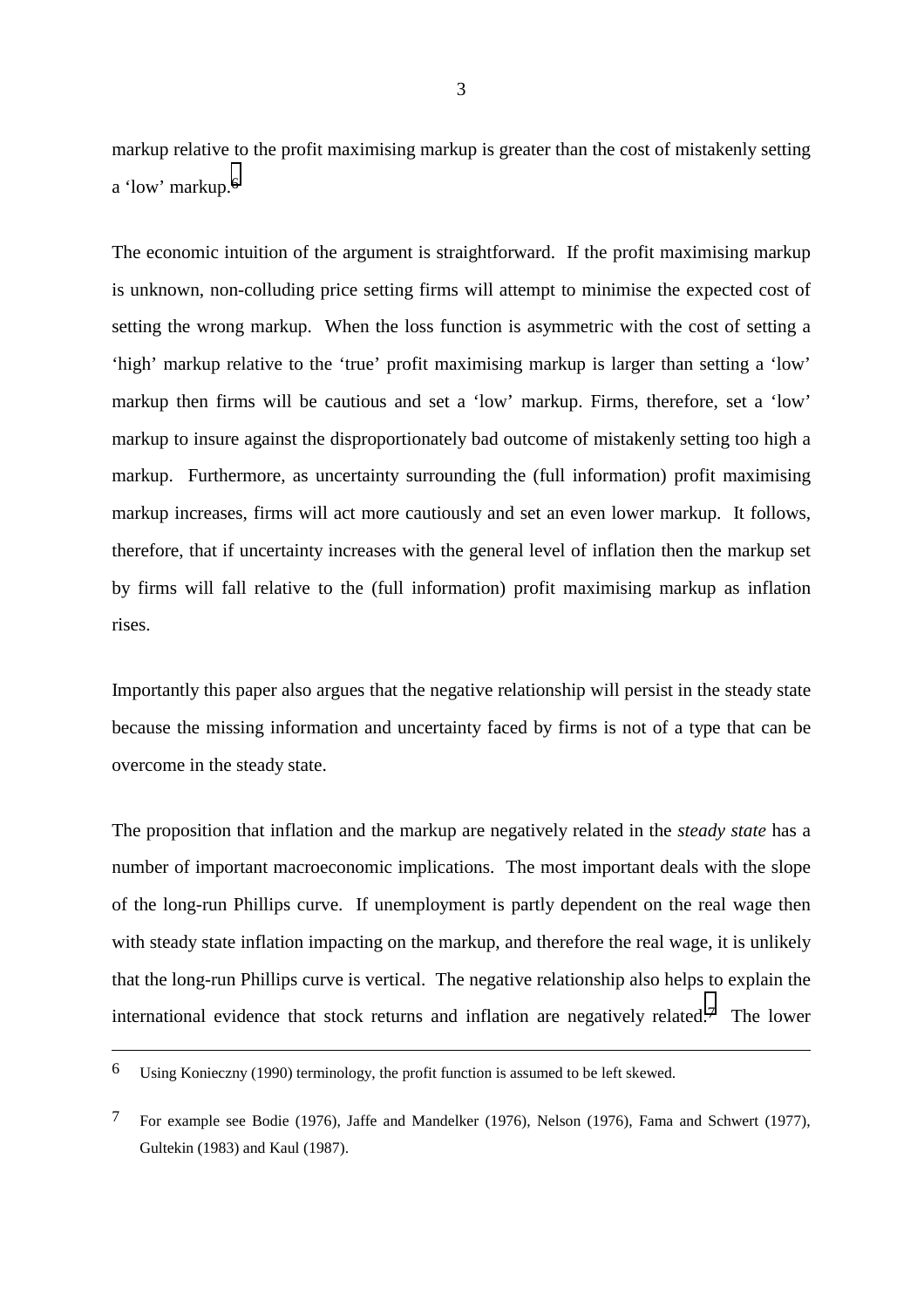<span id="page-7-0"></span>stock returns with higher inflation simply reflect the impact of both present and expected inflation on the profitability of firms.

The next section considers some of the methodological issues concerning the modeling of missing information before a constrained optimising model of price setting under uncertainty is set out in Section 3. Section 4 considers a number of issues concerning the model.

# **2 MODELLING MISSING INFORMATION**

 $\overline{a}$ 

Two broad approaches to modeling the pricing behaviour of monopolistically competitive firms present themselves. The first assumes, either with or without missing information, that firms know their marginal cost and marginal revenue functions and the firm's optimising problem is solved using standard techniques. This approach is powerful on an intellectual level when production functions are suitably differentiable. However, on a practical level, marginal costs may not simply be unknown but undefined when the production process includes joint products.8

Marginal costs may be undefined for two reasons. First, there is no clear distinction between fixed and variable costs and, in particular, the concept of overhead labour is not uniquely defined.<sup>9</sup> In this case output may be a joint product of labour. Second, non-labour inputs may also have joint outputs. Consequently the cost of the input must be apportioned in some fashion to each of the joint outputs. Again, how the costs are apportioned is not unique. For

<sup>8</sup> The difficulties associated with modeling the economics of joint products has a long pedigree in the literature. For example see, Marshall (1920, 1927), Sraffa (1960) and more recently an important series of papers by Baumol (1976, 1977), Panzar and Willig (1977) and Willig (1979).

<sup>9</sup> In practice the profit maximising price is not independent of the apportioning of costs into fixed and variable components. Furthermore, variable costs may not be a continuous function of output and remain fixed over ranges of output before making discreet changes in level. For example, supermarkets may sell an extra unit of goods with no change in labour input. However, given enough of an increase in sales a discrete increase in labour may be necessary.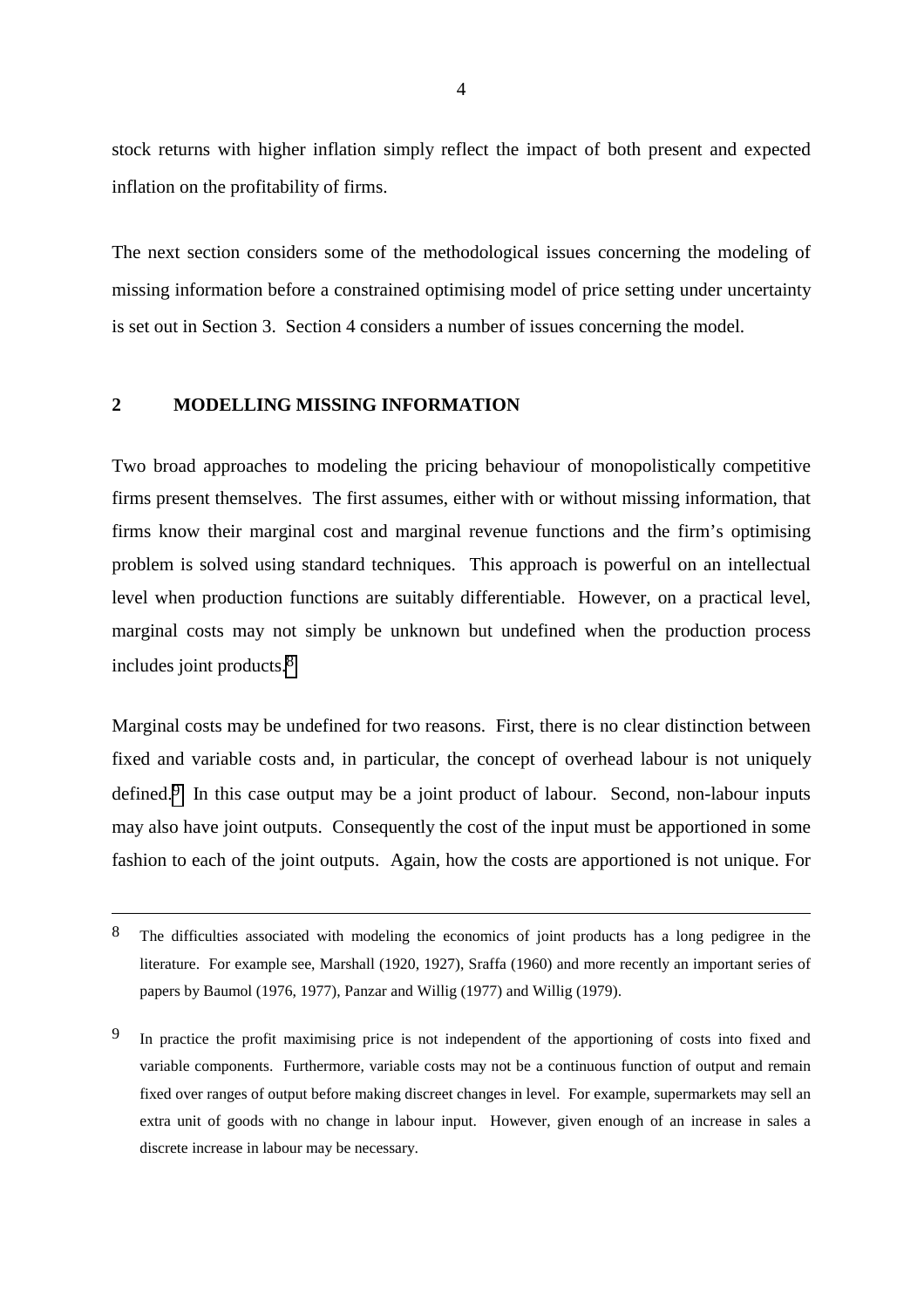<span id="page-8-0"></span>example, a lamb produces a range of joint products including legs of lamb and lamb cutlets. The marginal costs of each product is not defined even though there is presumably a set of profit maximising prices for both the joint products of the lamb. That is, the existence of a set of profit maximising prices is not a sufficient condition for a corresponding set of marginal costs to exist.

It follows, therefore, that while there must be a set of output prices that maximise the firm's profits the concept of marginal costs is of little practical use in setting the price of each of the joint products.10 Faced with this problem firms may search for the profit maximising set of prices. However, search takes time which introduces its own problems. Due to the changing economic environment firms cannot undertake search assuming *ceteris paribus* when comparing outcomes of different sets of prices. Furthermore, if trading in a customer market, changes in relative prices may have prolonged (or possibly permanent) effects on sales. Consequently, the solution of searching for the optimum set of prices is understandably not popular with firms.

If marginal costs are undefined then a second way to proceed is to model the behaviour of the price setters directly. In this case, a hypothesis of the decision maker's behaviour is set out that may be verified by direct observation. The implications of the hypothesised behaviour are then established and compared with the data. We now turn to one such behavioural model of price setting for non-colluding monopolistic firms when information concerning the profit maximising price is missing.

# **3 A MODEL OF PRICE SETTING UNDER UNCERTAINTY**

 $\overline{a}$ 

This section sets out a model of price setting under uncertainty for non-colluding firms where it is assumed that the general level of inflation is determined in aggregate by the monetary authorities. The model focuses on the desired 'equilibrium' markup set by firms.

<sup>10</sup> This is in contrast with economic models that deal with suitably differentiable cost functions where the marginal cost functions are easily determined.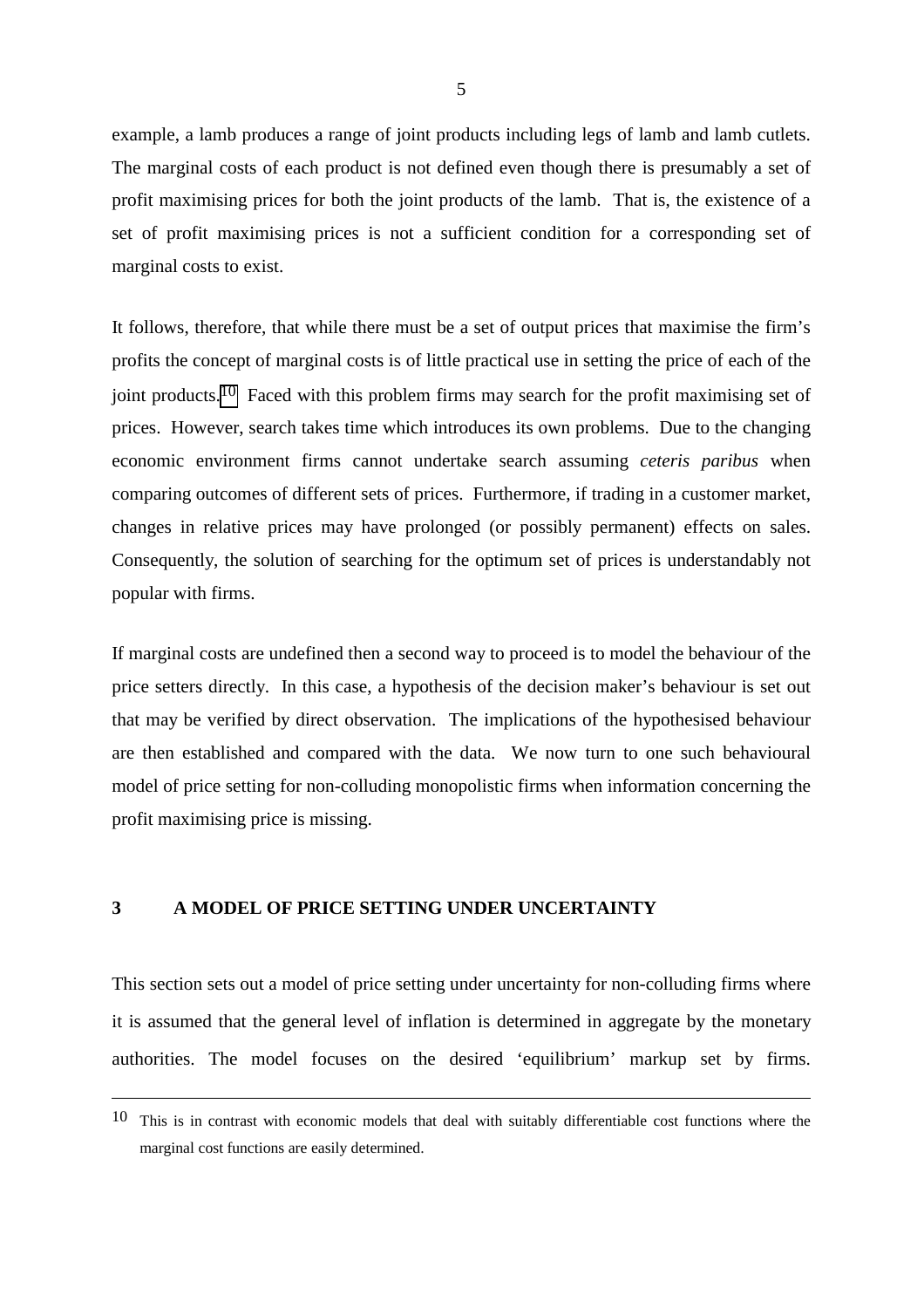Consequently we assume that firms are not undertaking any short-run strategic pricing, the industry structure is fixed with no entry or exit of firms and that firms behave symmetrically in the sense that all firms are attempting to set the profit maximising markup with missing information. The issue of industry structure is addressed following the formal model in Section 4.

Assume that the firm's loss function, *L* , can be written

 $\overline{a}$ 

(1) 
$$
L = \begin{cases} a(\Pi^* - \Pi) \text{ if } \Pi \leq \Pi^* \\ b(\Pi - \Pi^*) \text{ if } \Pi > \Pi^* \end{cases}
$$

where *a* and *b* are non-negative constants,  $\Pi^*$  is the profit maximising markup that may vary between minus infinity and infinity, and  $\Pi$  is the markup set by firms. One interpretation of the loss function is that it is a linear approximation of the 'true' loss function in the vicinity of the profit maximising markup. Alternatively, in keeping with the 'missing information' approach in this paper, firms may not know their 'true' loss function and (1) simply represents the loss function that they believe they face in the vicinity of the profit maximising markup.11

It is trivial to show that without uncertainty the loss function is minimised when the markup is the profit maximising markup. However, due to missing information concerning the firm's cost and demand functions, assume the profit maximising markup is unknown to firms with certainty. Instead, assume that firms hold a subjective probability density function,  $f(\Pi^*)$ , of the profit maximising markup and that the uncertainty faced by firms increases with the variance of  $f(\Pi^*)$ . The function  $f(\Pi^*)$  is symmetric about the mean,  $\mu$ , of  $\Pi^*$  and,

<sup>11</sup> Assuming a linear rather than a quadratic loss function simplifies the analysis, allows the model to focus on the asymmetric loss function and leads to an easy interpretation of the results.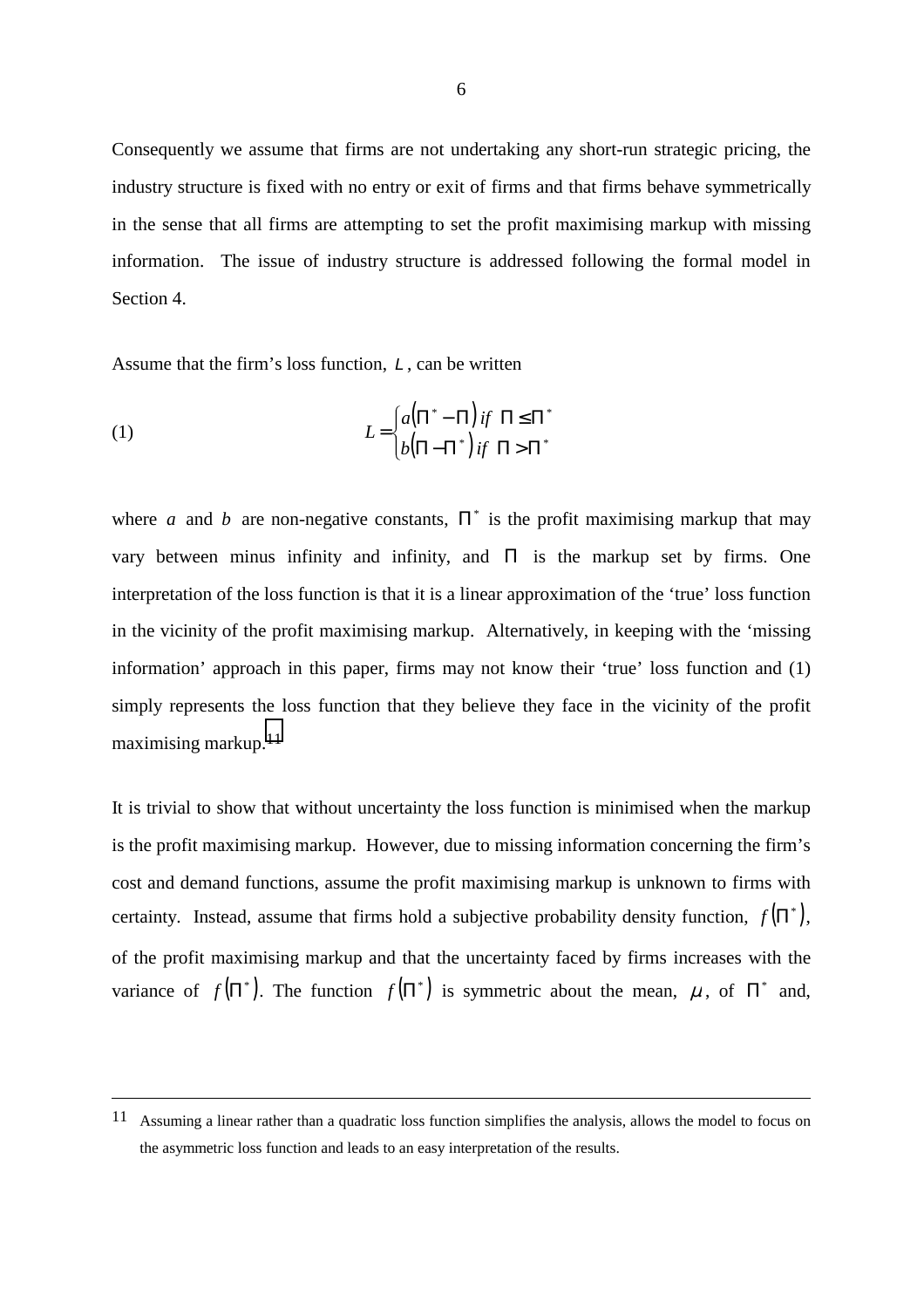unknown to the firm, the mean coincides with the 'true' full information profit maximising markup,  $\tilde{\Pi}$ , such that  $\mu = \tilde{\Pi}$ , The mean and variance,  $\sigma$ , are defined<sup>12</sup>

$$
\mu = \int_{-\infty}^{\infty} \Pi^* f(\Pi^*) d\Pi^*, \qquad \sigma = \int_{-\infty}^{\infty} (\Pi^* - \mu)^2 f(\Pi^*) d\Pi^*.
$$

It is a strong assumption that  $\mu$  coincides with  $\tilde{\Pi}$ . However, this assumption allows the results from the model not to depend on any bias associated with  $f(\Pi^*)$  that serves to either reinforce or ameliorate the results of the model. This issue is considered further below.

The expectation of the loss function can be written

(2) 
$$
E(L)=a\int_{\Pi}^{\infty}(\Pi^*-\Pi)f(\Pi^*)d\Pi^*+b\int_{-\infty}^{\Pi}(\Pi-\Pi^*)f(\Pi^*)d\Pi^*.
$$

The first term of  $E(L)$  represents the expected loss if the chosen markup is less than the profit maximising markup while the second term is the expected loss if the markup is greater than the profit maximising markup. Through this model, we wish to establish the impact of uncertainty on the optimum markup chosen by price setting firms.

Assume the firm chooses its markup,  $\Pi$ , to minimise the expected loss function subject to the constraint of uncertainty. Formally this is achieved when  $\partial E(L)/\partial \Pi = 0$ . From (2) it can be shown that  $13$ 

(3) 
$$
\frac{\partial E(L)}{\partial \Pi} = -a(1 - F(\Pi)) + bF(\Pi)
$$

 $\overline{a}$ 

<sup>&</sup>lt;sup>12</sup> The general form of the subjective probability function does not exclude the possibility that outside some range of the markup firms believe there is a zero probability that the markup is the profit maximising markup.

<sup>13</sup> The model is considered in more detail in the mathematical appendix.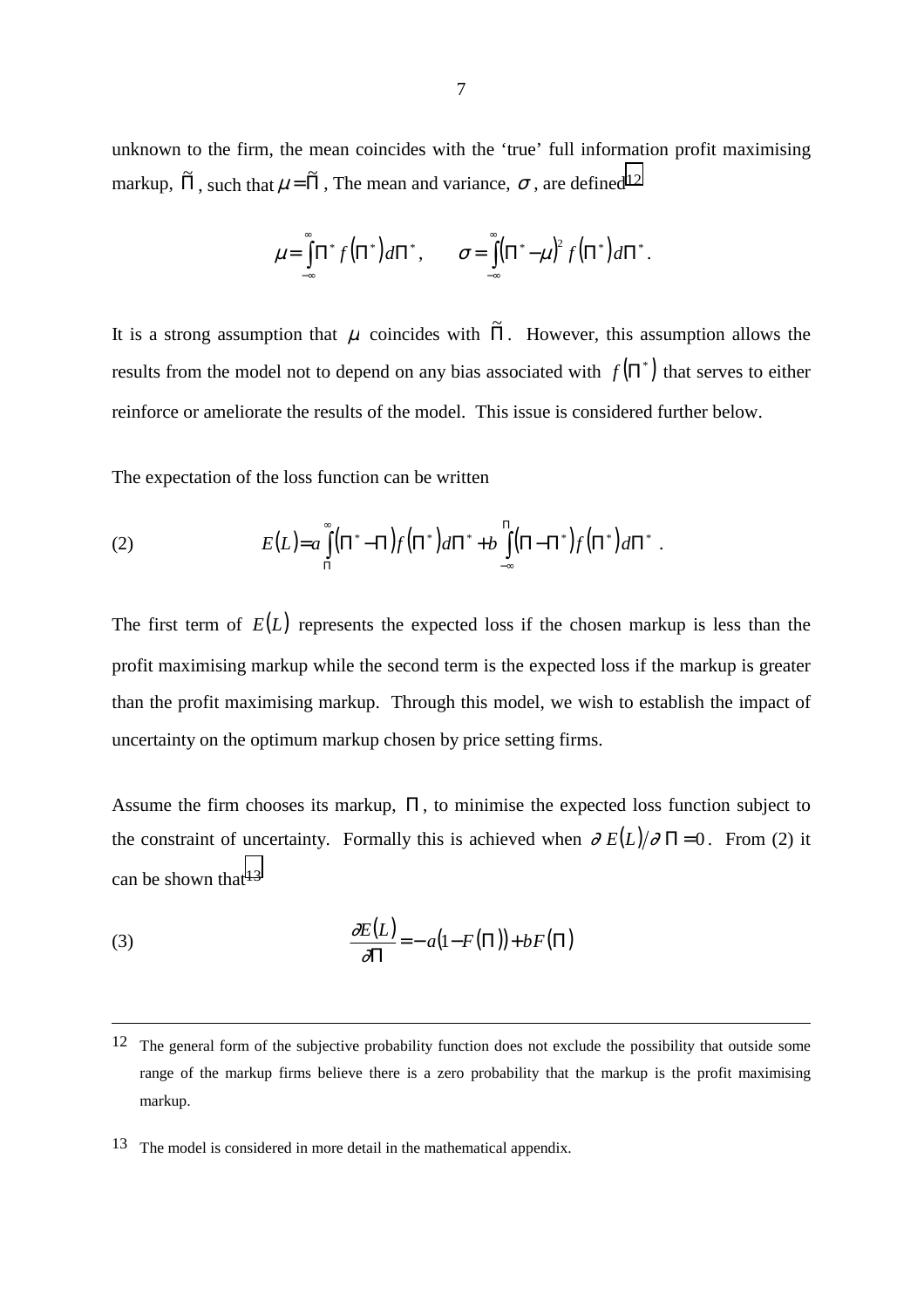where  $F(\Pi) = \int_{0}^{\Pi} f(\Pi^*) d\Pi^*$ −∞  $F(\Pi) = |f(\Pi^*)d\Pi^*|$  is the cumulative distribution function of the profit maximising markup evaluated at the chosen markup,  $\Pi$ .<sup>14</sup> Thus if  $\Pi = \hat{\Pi}$  when  $\partial E(L)/\partial \Pi = 0$  then (3) gives the result

$$
(4) \tF(\hat{\Pi}) = \frac{a}{a+b}.
$$

 $\overline{a}$ 

Hence, if the loss function is symmetric around the profit maximising markup (i.e.  $a=b$ ) then  $F(\hat{\Pi})=0.5$  and, therefore,  $\Pi = \mu \equiv \tilde{\Pi}$ . That is, the firm chooses the 'true' profit maximising markup as the optimum markup.

Alternatively, firms may believe they face an asymmetric loss function for the following reasons. First, firms may trade in a customer market.<sup>15</sup> In this case the impact on the firm of setting a 'high' markup (i.e. a high price) cannot simply be reversed by setting the profit maximising markup in the following period. Having set a 'high' markup, some customers search for relatively lower prices which, if found, they will accept. The lost customer cannot be induced back to the old supplier by a reduction in the old supplier's markup because the impetus to search is now triggered by the new supplier and not the old supplier. Without the new supplier inducing further search by raising their markup, the lost customer will not search and find that the prices offered by their old supplier have fallen. A 'high' markup, therefore, may have a long term and large impact on the number of customers while a 'low' markup has little impact. A second reason is that firms may believe they face a 'kinked'

<sup>14</sup> As  $\frac{\partial^2 E(L)}{\partial \Pi^2} = (a+b)\frac{\partial F(\Pi)}{\partial \Pi} > 0$  then the value of  $\Pi$  for which  $\frac{\partial E(L)}{\partial \Pi} = 0$ represents a minimum of the expected loss function.

<sup>15</sup> For customer markets see Okun (1981) in particular, but also McDonald and Spindler (1987), Bils (1989), McDonald (1990).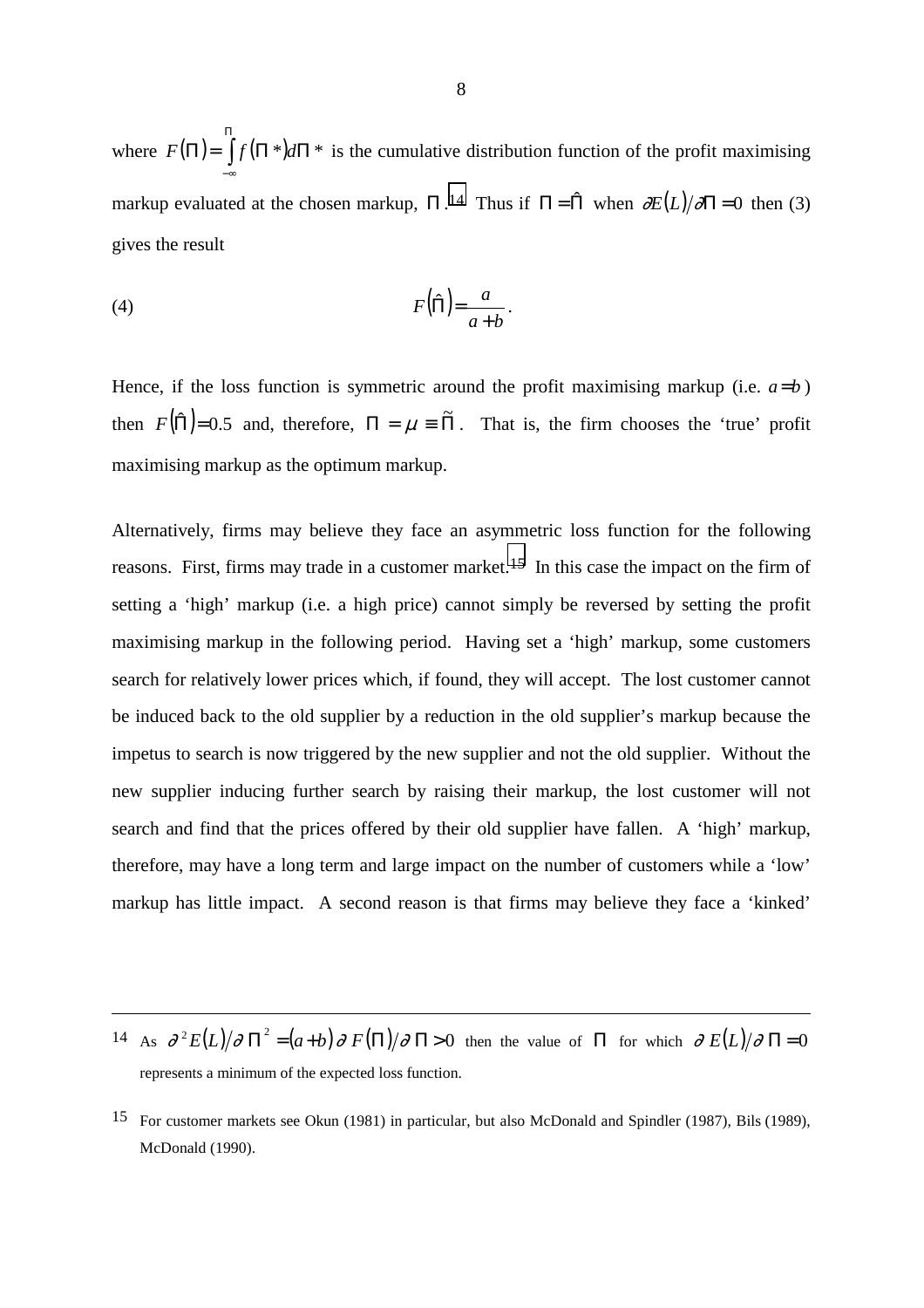<span id="page-12-0"></span>demand curve.16 Setting a high markup (and price), therefore, will have a larger impact on output and profits than setting a 'low' markup. A third reason is that firms may face increasing returns to scale. In this case, the impact of a 'high' markup (and price) on output reduces profits by more than the impact of a 'low' markup on output.17

If the loss function is not symmetric and the cost of choosing a 'high' markup relative to the profit maximising markup is greater than choosing a 'low' markup (i.e.  $a < b$ ) then  $F(\hat{\Pi})$ <0.5. This implies the firm chooses an optimum markup,  $\hat{\Pi}$ , that is less than the 'true' profit maximising markup, Π . Finally, if the cost of setting a 'low' markup is greater than setting a 'high' markup (i.e.  $a > b$ ) then  $F(\hat{\Pi}) > 0.5$  and the optimum markup in an uncertain environment is greater than the 'true' profit maximising markup,  $\tilde{\Pi}$ . For simplicity, this possibility is not elaborated further as it implies behaviour inconsistent with the arguments set out above and will be shown below to be inconsistent with the short-run and long-run empirical results reported in the introduction.

# **3.1 The Impact of Uncertainty on the Optimum Markup**

We now wish to investigate the dependence of the optimum markup,  $\hat{\Pi}$ , on the degree of uncertainty which is represented in this model by the variance of the probability distribution,  $\sigma$ . For this purpose we write (4) in the following form

(5) 
$$
F(\hat{\Pi}(\sigma), \sigma) = \frac{a}{a+b}
$$

 $\overline{a}$ 

to emphasise the dependence on the variance,  $\sigma$ , of both the optimum markup,  $\hat{\Pi}$ , and the cumulative distribution function, *F* .

<sup>16</sup> For 'kinked' demand curves see Sweezy (1939), Hall and Hitch (1939), Stigler (1947, 1978), Maskin and Tirole (1988).

<sup>&</sup>lt;sup>17</sup> An alternative interpretation of the asymmetric loss function is that it reflects risk averse firms.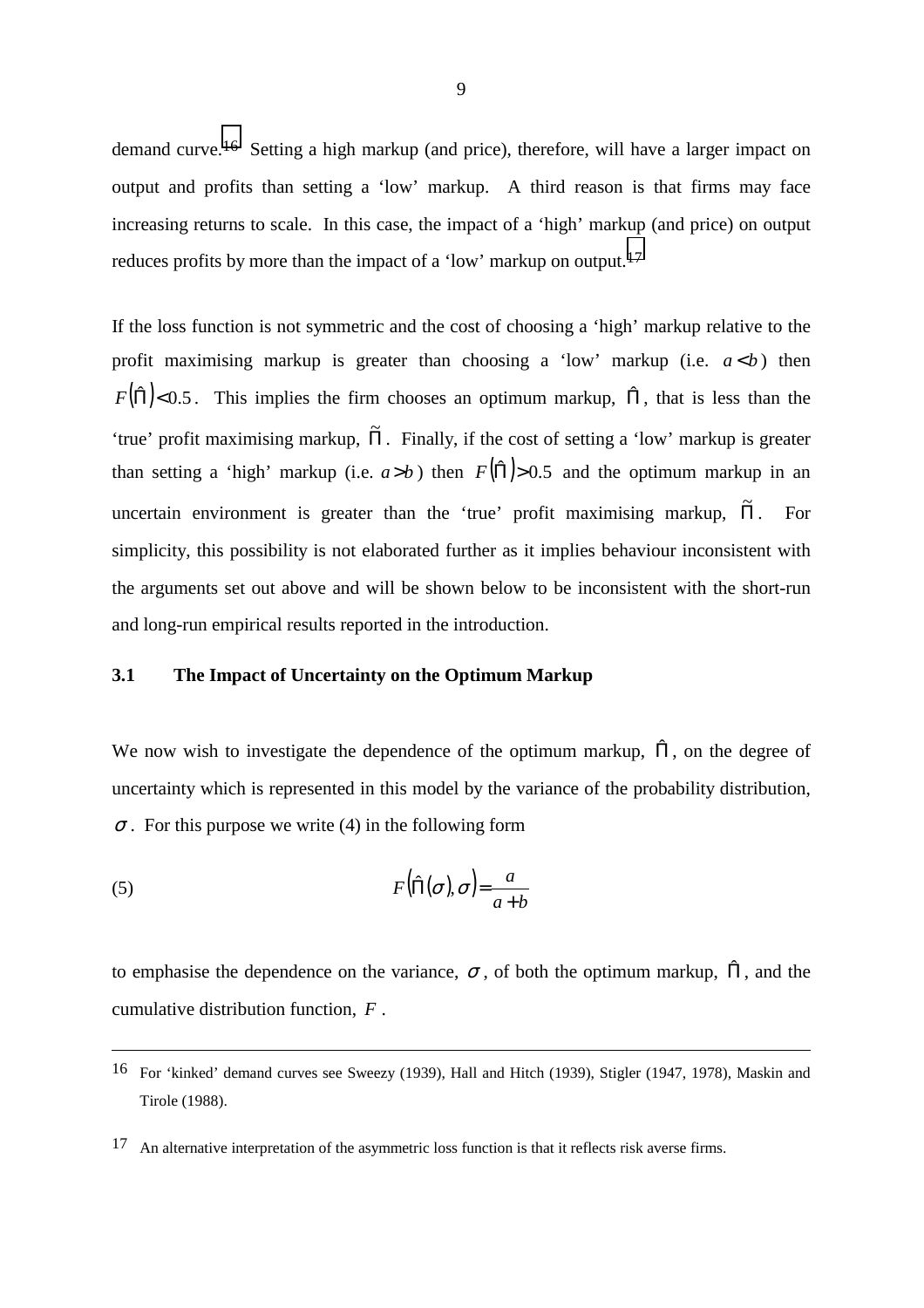Considering the variance,  $\sigma$ , as an independent variable and assuming that the constants *a* and *b* are independent of the variance, then differentiating  $(5)$  gives<sup>18</sup>

(6) 
$$
\frac{d\hat{\Pi}}{d\sigma} = -\frac{\partial F(\hat{\Pi})}{\partial \sigma} / f(\hat{\Pi}).
$$

We now discuss the implications of (6) for symmetric and asymmetric loss functions. For the symmetric loss function when  $a=b$ , the optimum markup,  $\hat{\Pi}$ , is always the profit maximising markup,  $\tilde{\Pi}$ , which is the mean of the distribution (i.e.  $\hat{\Pi} = \mu \equiv \tilde{\Pi}$ ). In this particular case,  $\frac{\partial F(\hat{\Pi})}{\partial \sigma} = 0$  and the optimum markup is independent of the variance when the loss function is symmetric and, hence,  $d\hat{\Pi}/d\sigma = 0$ . It follows that when the loss function is symmetric then the optimum markup is not affected by uncertainty.

However, when the loss function is asymmetric with  $a < b$ , then  $\partial F(\hat{\Pi})/\partial \sigma > 0$  for values of  $\Pi$  less than the mean,  $\mu$ . This can be seen in Figure 1 which shows the impact on the cumulative probability distribution, *F* , of a mean preserving increase in the variance from  $\sigma_1$  to  $\sigma_2$ . This increase in the variance shifts upwards the cumulative distribution function, *F*, over the range  $\Pi^* < \mu$ . Hence, as  $\frac{\partial F(\hat{\Pi})}{\partial \sigma} > 0$  then, from (6),  $\frac{d\hat{\Pi}}{d\sigma} < 0$  and the optimum markup decreases as the variance increases. This can also be seen in Figure 1 where for an optimum value  $a/(a+b)$  of F, given for example by  $\hat{\Pi} = \hat{\Pi}_1$ , the optimum markup  $\hat{\Pi}$  falls from  $\hat{\Pi}_1$  to  $\hat{\Pi}_2(\hat{\lambda} \hat{\Pi}_1)$  as the variance increases from  $\sigma_1$  to  $\sigma_2(\hat{\lambda} \sigma_1)$ .

It follows, therefore, that an increase in uncertainty leads firm's to choose a lower optimum markup if the loss function is asymmetric with  $a < b$ . Furthermore, if uncertainty increases with inflation (as argued in section 4.2 below), then higher inflation leads firms to choose a lower markup relative to the profit maximising markup. Finally if the impact of inflation on

 $\overline{a}$ 

<sup>18</sup> Implicit in the derivation of (6) is the mean and other parameters of the cumulative distribution function, *F* , are held constant.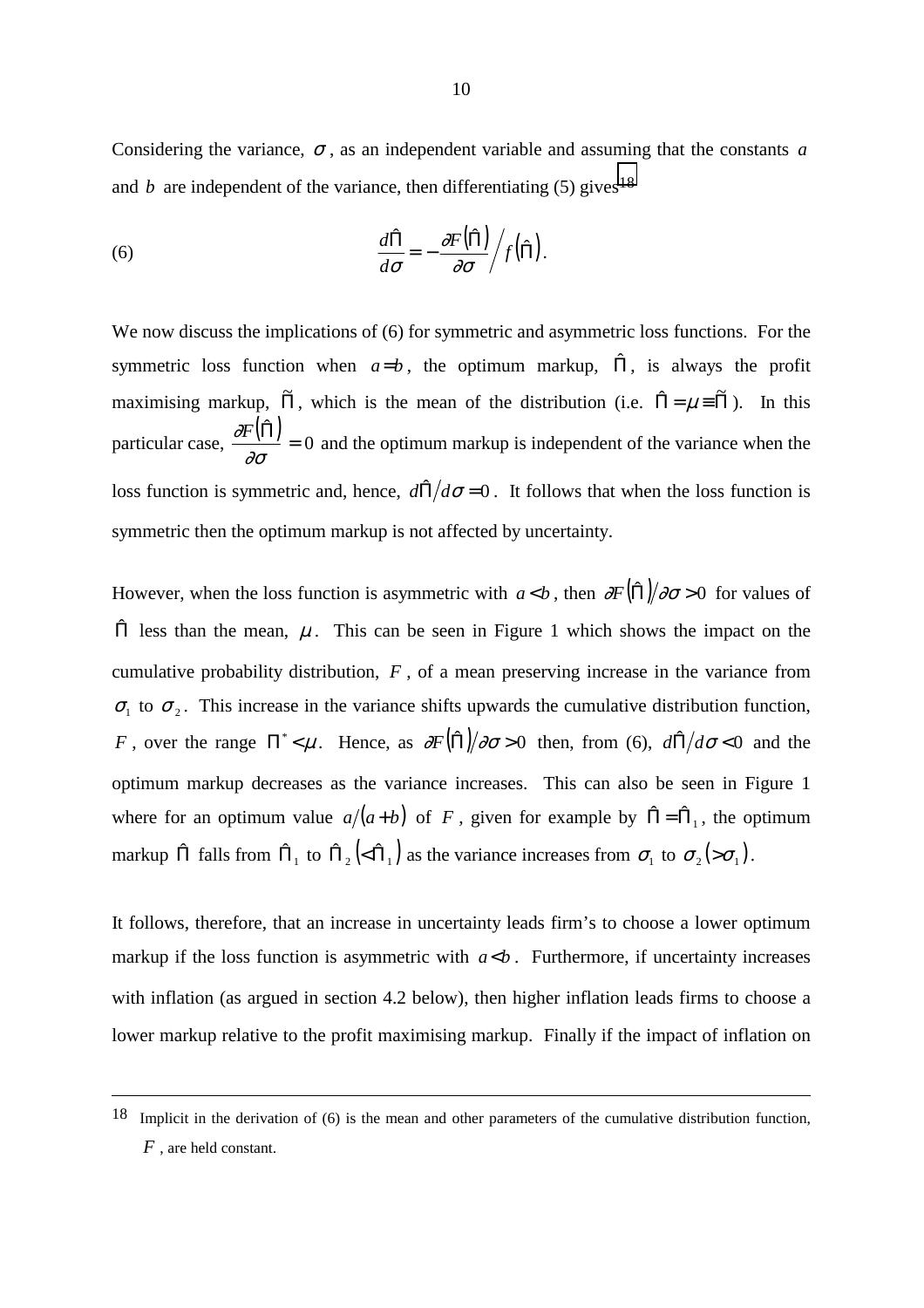<span id="page-14-0"></span>uncertainty is positive but declining, then as inflation increases to an infinite rate the markup asymptotes to some minimum value.

We can now see why an asymmetric loss function with  $a > b$  is inconsistent with the empirical results. If  $a > b$  then firms would set a higher markup with higher inflation leading to a positive relationship between inflation and the markup.





### **4 ISSUES CONCERNING THE MODEL**

#### **4.1 Is the Probability Density Function Unbiased?**

The model assumes that firms are unaware that the probability density function,  $f(\Pi^*)$ , is unbiased. While this assumption simplifies the analysis it may lead to an over estimate of the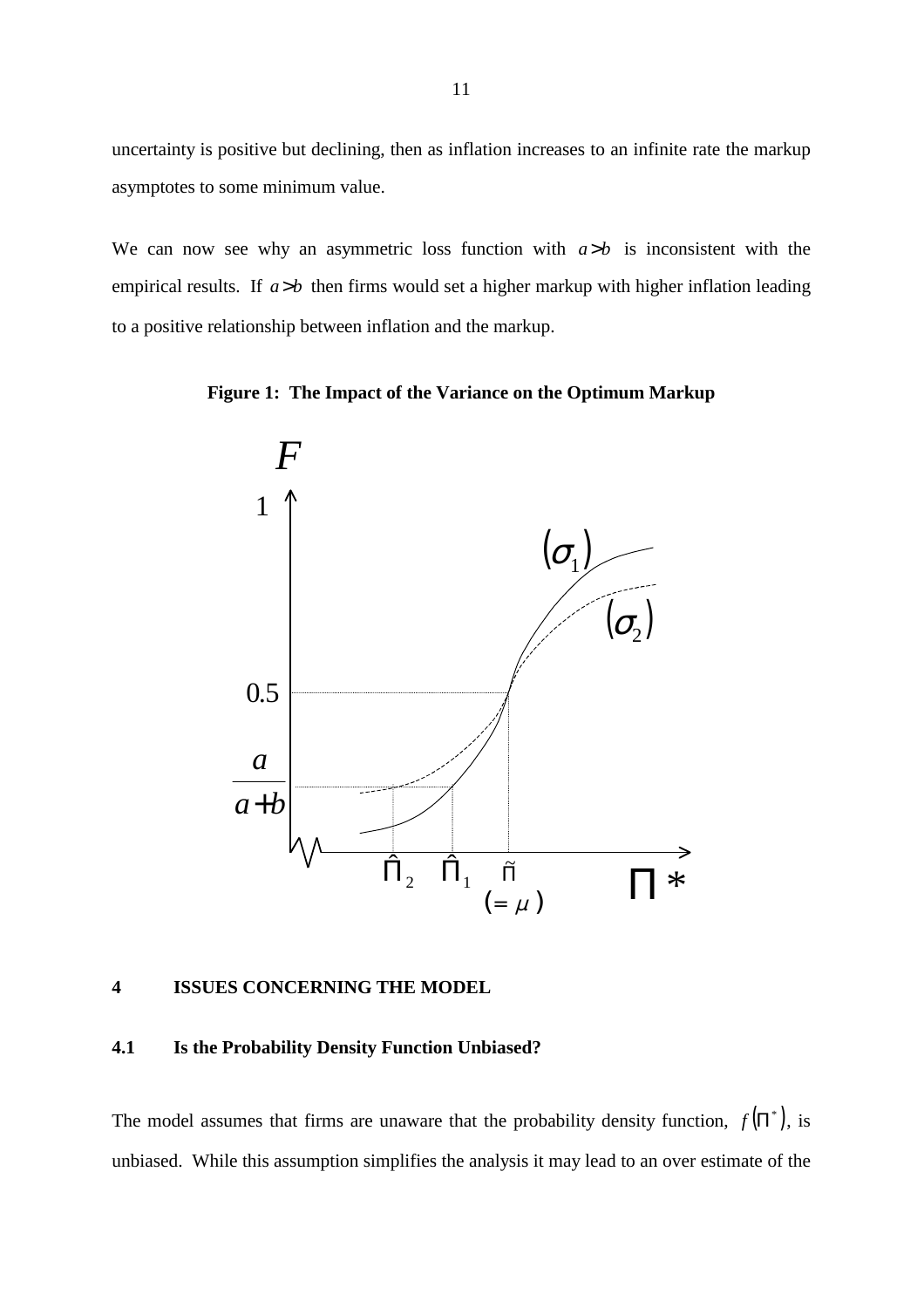<span id="page-15-0"></span>optimum markup set by firms. Consider the possibility that firms determine the characteristics of the probability density function from the impact that past markups have had on profits. If firms in an uncertain inflationary environment set a 'low' markup on average, then information that the firm acquires will not only be drawn from a sample of 'low' markups that the firm has set but also from an environment where all firms are setting 'low' markups. It is not clear that with this bias in the 'sampling technique' that firms will hold an unbiased probability distribution. If firms only experience an environment of 'low' markups then the probability distribution may be biased with the mean less than the profit maximising markup. This would further reduce the optimum markup set by firms relative to the profit maximising markup, especially at persistently high rates of inflation.

This issue is not important, however, if the relationship of interest is between inflation and the optimum markup which will hold irrespective of the relationship between the optimum markup and the 'true' profit maximising markup.

# **4.2 The Relationship between Inflation and Uncertainty**

 $\overline{a}$ 

Although the link between inflation and uncertainty is widely held it is not easily demonstrated empirically. This is partly because the nature of the uncertainty is not clearly stated. Friedman (1977) conjectures that inflation and uncertainty are positively correlated and as a result concludes that the long-run Phillips curve has a positive slope. Early empirical work that assumes relative price variability is a proxy for uncertainty supports Friedman's conjecture.19

<sup>19</sup> For example see Mills (1927), Okun (1971), Lucas (1973), Logue and Willett (1976), Vining and Elwertowski (1976), Klein (1977), Fischer (1981), Mizon, Safford and Thomas (1991), Parsley (1996), Debelle and Lamont (1997), Banerjee, Mizen and Russell (2002) who provide evidence of a positive relationship between relative price variability and inflation. Recently, however, Hartman (1991), Reinsdorf (1994) and Fielding and Mizen (2000) provide some evidence that higher inflation may be associated with lower relative price variability.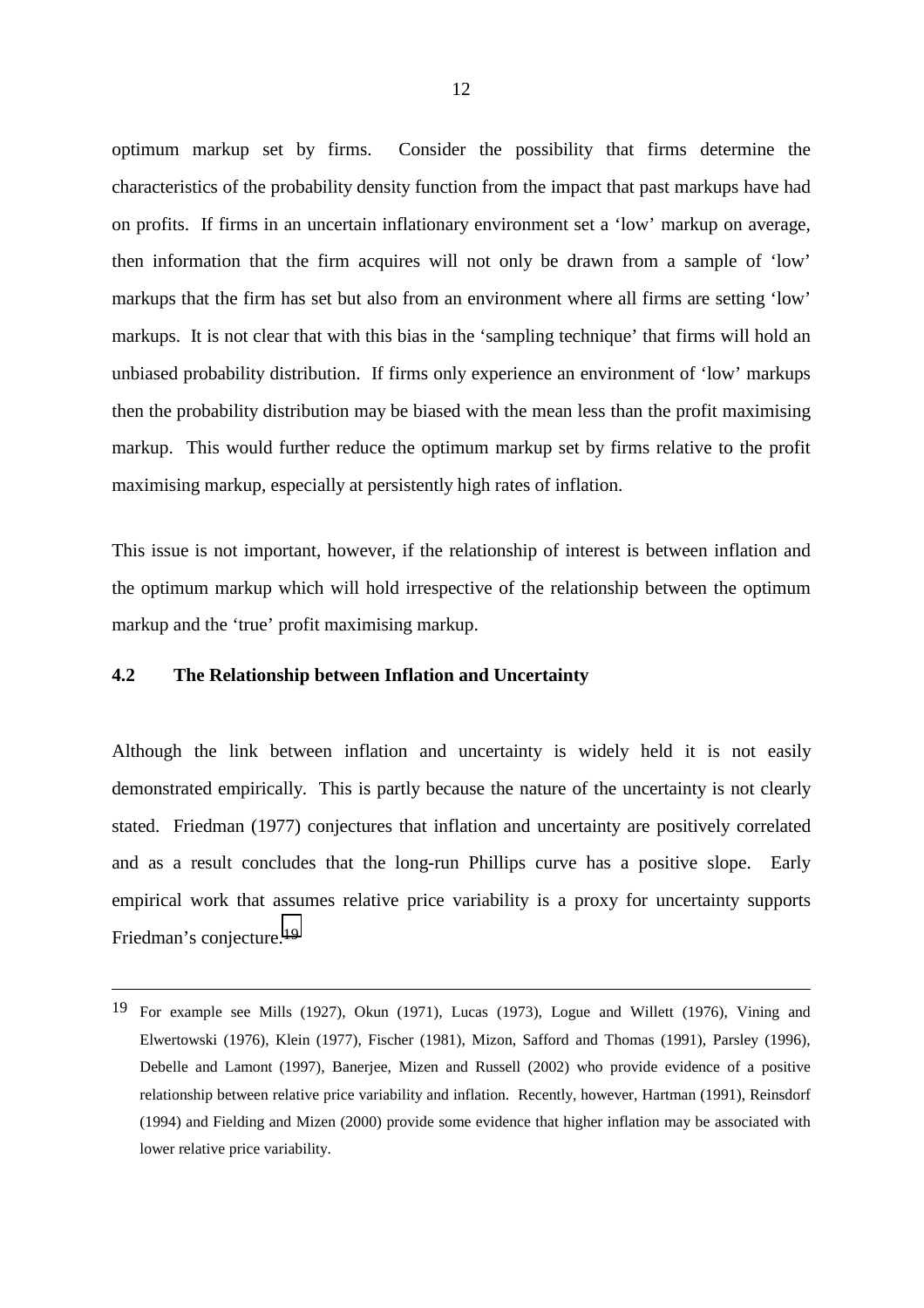Using an ARCH model of inflation, Engle (1983) shows that the higher inflation in the 1970s was only slightly less predictable than inflation in the 1960s and that, therefore, uncertainty did not increase with the higher inflation.<sup>20</sup> Implicitly, Engle is assuming the nature of the uncertainty is the inability of agents (including firms) to predict the rate of inflation. This assumption is not unreasonable in a price taking world. However, in a price setting world with missing information, aggregate inflation may be highly predictable but uncertainty may persist due to the difficulty in coordinating price changes between firms. Higher inflation leads to more frequent and / or larger real changes in prices which creates greater uncertainty concerning the coordination of price changes.

Evans (1991) also argues that the uncertainty is derived from the inability to predict inflation but, in contrast with Engle's work, Evans makes the distinction between predicting inflation in the short-run and in the long-run. Evans argues that even though higher inflation is predictable in the short-run, it is more difficult to predict the long-run (or steady state) rate of inflation. By making this distinction, Evans explains the seemingly inconsistent results of the ARCH models (which focus on short-run inflation) with those of Wachtel (1977), Carlson (1977) and Cukierman and Wachtel (1979) who find a positive correlation between the variance of longer-term inflation forecasts and inflation from the Michigan and Livingston surveys.

Finally, in contrast with earlier papers that look at the correlation between inflation and uncertainty, Holland (1995) uses the variance of six and twelve month inflation forecasts as a proxy for uncertainty and concludes that inflation Granger-causes uncertainty.

 $\overline{a}$ 

<sup>20</sup> Holland (1984), Cosimano and Jansen (1988) and Jansen (1989) follow Engle (1983) in using ARCH models of inflation and also show that higher inflation is not less predictable.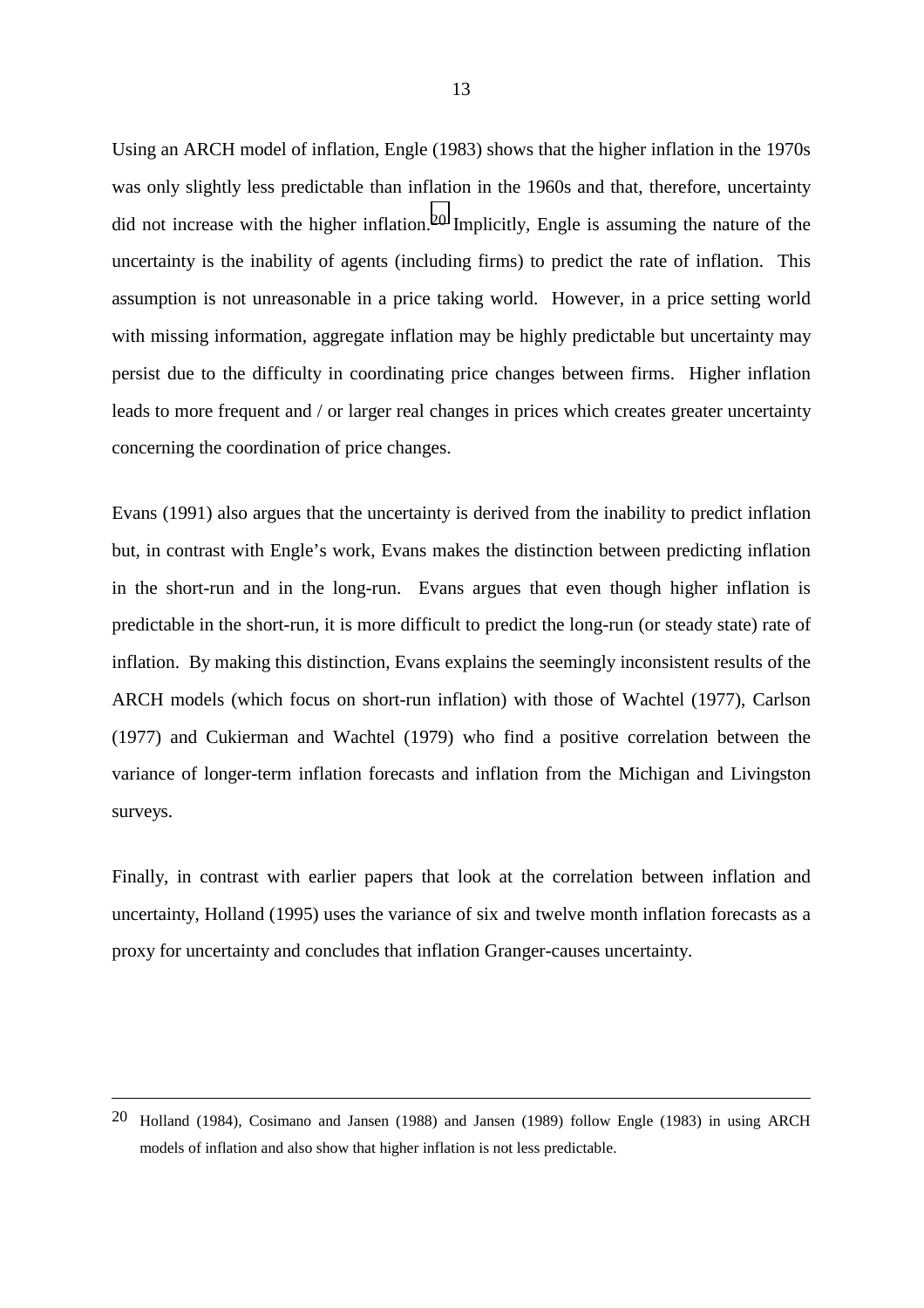# <span id="page-17-0"></span>**4.3 Inflation, Uncertainty and the Steady State**

The relationship between inflation and the markup suggested in Bénabou (1988, 1992), and Diamond (1993) and that described in the model above differ in one important respect. In the former models, inflation impacts on the profit maximising markup. In the model set out above, the uncertainty generated by inflation impacts on the optimum markup set by firms while the profit maximising markup is unchanged.

The model has demonstrated that in an uncertain environment when the costs of setting a 'high' markup is greater than setting a 'low' markup, firms will set an optimum markup that is less than the profit maximising markup. We can interpret this lower markup as the cost to firms of overcoming the uncertainty.

Whether or not the negative relationship between inflation and the optimum markup is a steady state relationship depends on the nature of the uncertainty. If the uncertainty is simply due to firm's not knowing the average rate of inflation then the uncertainty will disappear in the steady state and the relationship posited in this paper is only a short run phenomena. Alternatively, if the uncertainty is due to missing information in a wider sense and due to the difficulty for firms to coordinate price changes in an inflationary environment, then uncertainty will persist even though average inflation may be unchanged in the steady state.<sup>21</sup> The relationship between inflation and the markup would then exist in the steady state. Without considering the numerous possible definitions of what constitutes a steady state, the notion that uncertainty exists in the steady state appears a better representation of stable inflation in the world we are attempting to model.

 $\overline{a}$ 

<sup>21</sup> Eckstein and Fromm (1968), Chatterjee and Cooper (1989), Blinder (1990) and Ball and Romer (1991) argue price setting firms find it difficult to coordinate price changes.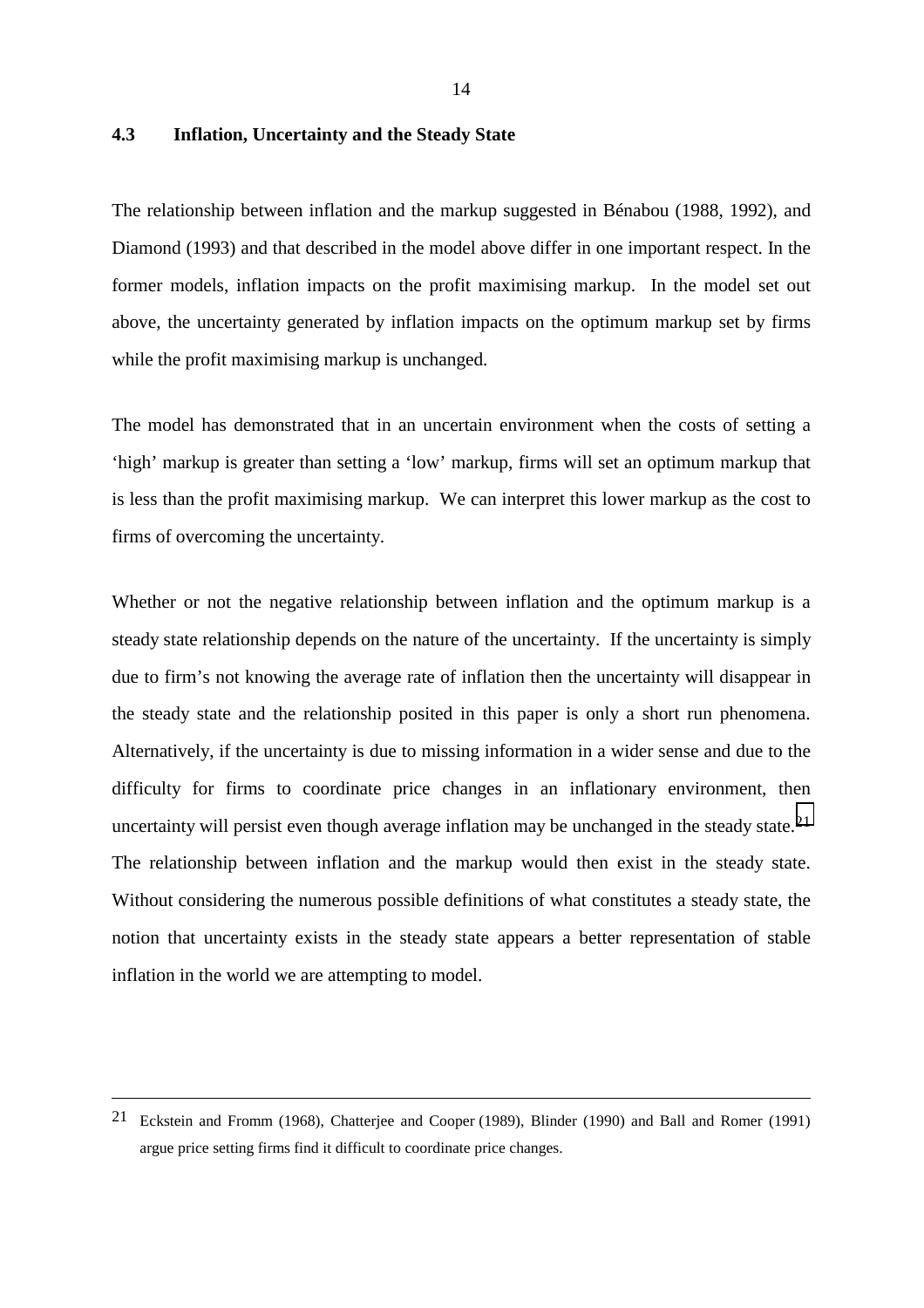# <span id="page-18-0"></span>**4.4 Entry, Exit and the Steady State**

Relaxing the assumption of a fixed industry structure reduces but does not eliminate the negative relationship between inflation and the markup in the steady state. Consider the case where the monetary authorities lower the rate of steady state inflation and this leads to an increase in the steady state markup. If firms enter the industry in response to the increased markup and the entire increase in the markup is competed away then we would have two industry structures with different levels of competition but only one markup in the steady state. This implies that industry structure is independent of the markup in the steady state. To avoid this result we must conclude that entry does not compete away all the increase in the markup and only serves to reduce the negative relationship between inflation and the markup.

# **5 CONCLUSION**

This paper set out to show that in an uncertain environment with non-colluding price setting firms, inflation and the markup are negatively related in the steady state. This result relied on three conditions. First, the profit maximising markup is unknown to firms and that firms aim to minimise the expected loss associated with setting the 'wrong' markup. Second, firms believe that the loss function they face is asymmetric. Specifically, the cost of setting a 'high' markup relative to the profit maximising markup must be greater than the cost of setting a 'low' markup. This condition was considered likely if firms trade in a customer market, they face a 'kinked' demand curve, or are subject to increasing returns to scale. The third condition is that uncertainty increases with inflation. This condition is thought to hold if the source of the firm's uncertainty is their difficulty in coordinating changes in prices. Higher inflation, therefore, implies more frequent and larger changes in prices and so greater coordination problems and greater uncertainty.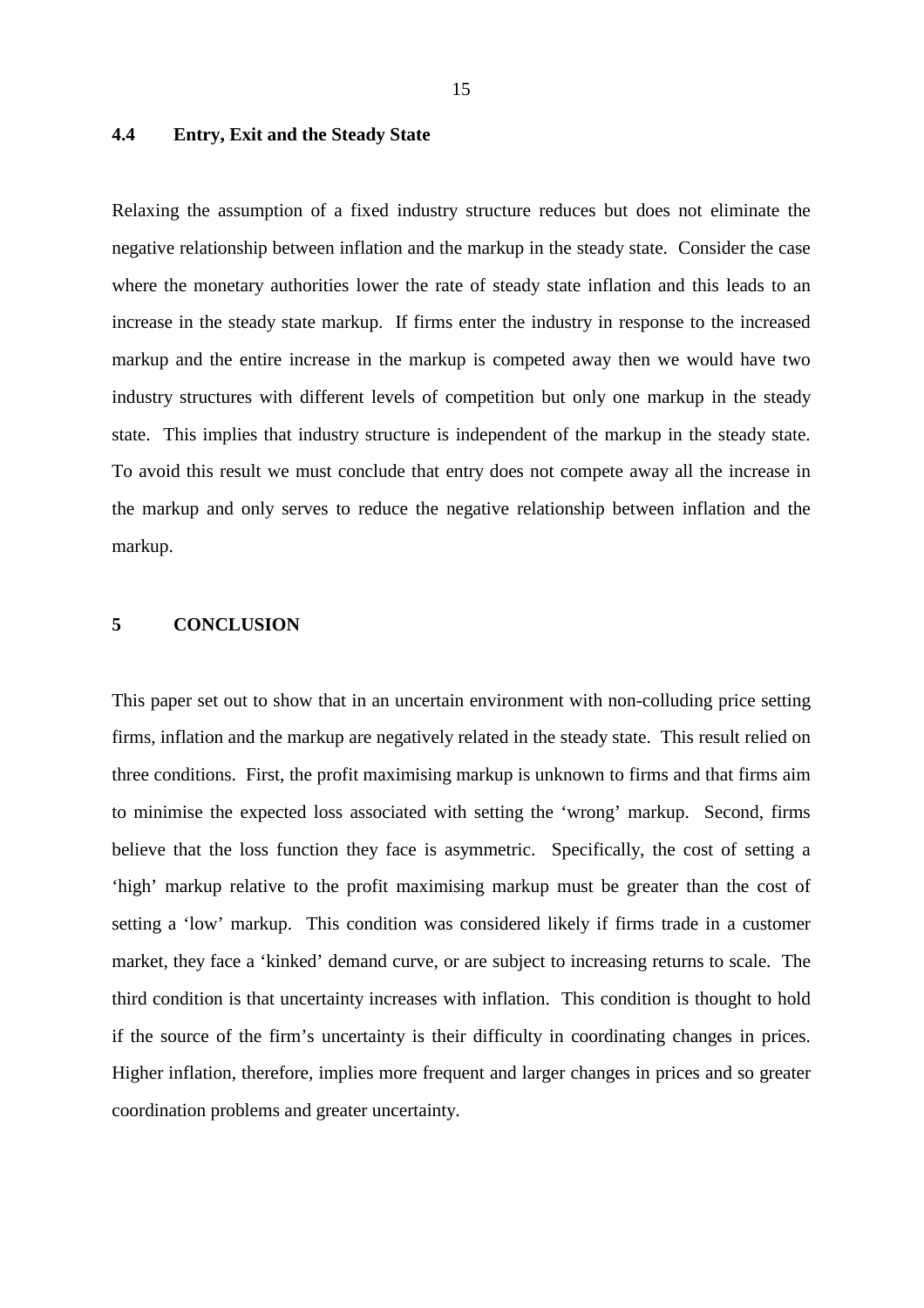#### <span id="page-19-0"></span>**6 MATHEMATICAL APPENDIX22**

#### **The Expected Loss Function**

The loss function, *L*, is written:

$$
L = g(\Pi) = \begin{cases} a(\Pi^* - \Pi) & \text{if } \Pi \leq \Pi^* \\ b(\Pi - \Pi^*) & \text{if } \Pi > \Pi^* \end{cases} \tag{1}
$$

where *a* and *b* are non-negative constants;  $\Pi^*$  is the profit maximising markup that may vary between minus infinity and infinity; and  $\Pi$  is the markup of the output set by firms.

The expectation of the loss function,  $E(L)$  for a given value of  $\Pi$ :

$$
E(L) = \int_{-\infty}^{\infty} g(\Pi) f(\Pi^*) d\Pi^*
$$
 (1b)

where  $f(\Pi^*)$  is the firm's subjective probability density function of the profit maximising markup. The function is symmetric about the mean of  $\Pi^*$ ,  $\mu$ , which coincides with the 'true' profit maximising markup (i.e.  $\mu = \tilde{\Pi}$ ) and variance,  $\sigma$ , defined as

$$
\mu = \int_{-\infty}^{\infty} \Pi^* f(\Pi^*) d\Pi^*, \qquad \sigma = \int_{-\infty}^{\infty} (\Pi^* - \mu)^2 f(\Pi^*) d\Pi^*
$$

From (1) and (1b):

 $\overline{a}$ 

$$
E(L) = a \int_{\Pi}^{\infty} (\Pi^* - \Pi) f(\Pi^*) d\Pi^* + b \int_{-\infty}^{\Pi} (\Pi - \Pi^*) f(\Pi^*) d\Pi^* \tag{2}
$$

The expectation of the loss function is represented by the integral of the losses evaluated for a given  $\Pi$  as the profit maximising markup goes from minus infinity to infinity.

 $22$  The equation numbers in the appendix correspond to those in the main body of text.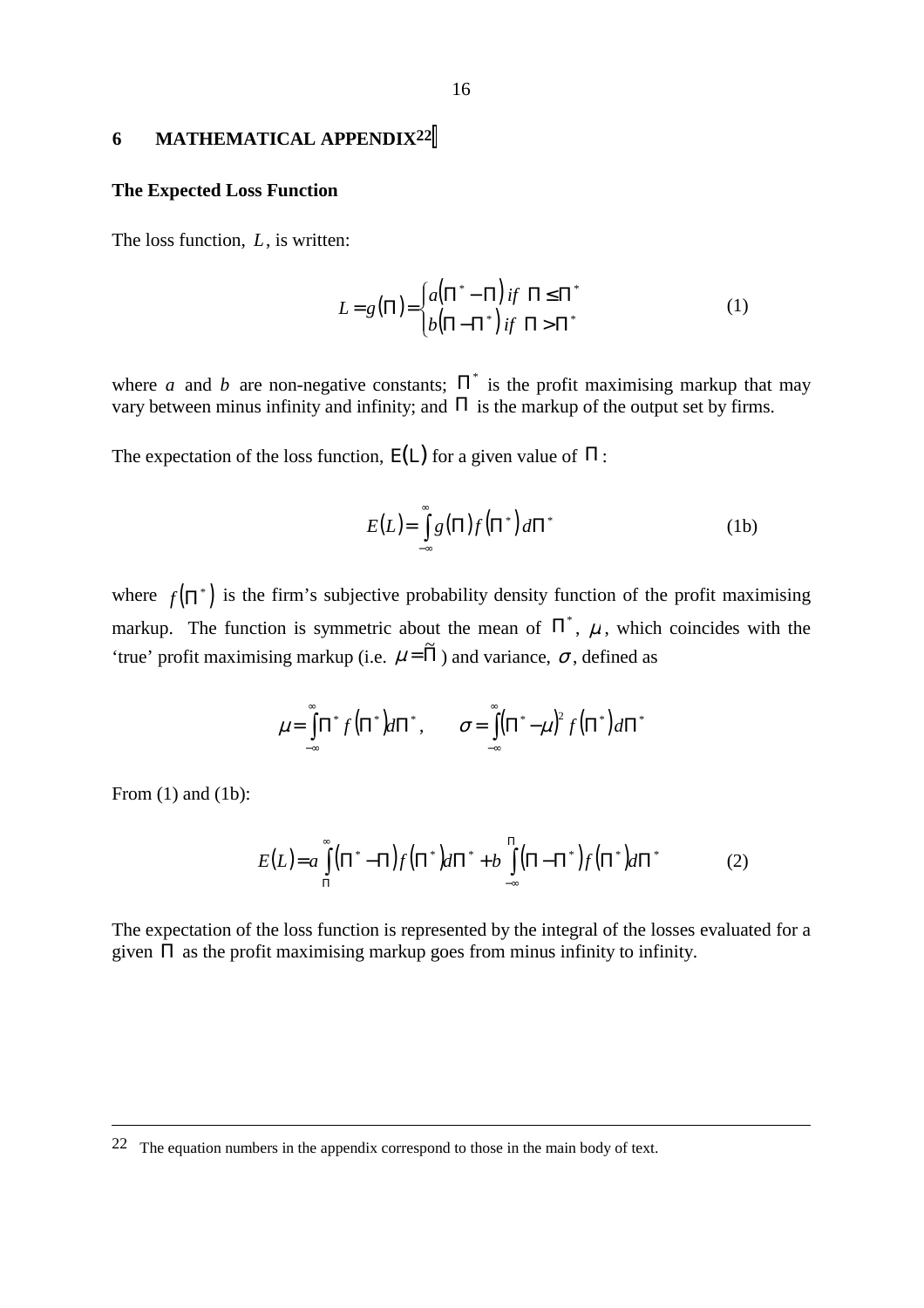Rearrange terms:

$$
E(L) = a \int_{\Pi}^{\infty} \Pi^* f(\Pi^*) d\Pi^* - b \int_{-\infty}^{\Pi} \Pi^* f(\Pi^*) d\Pi^* - a \Pi \int_{\Pi}^{\infty} f(\Pi^*) d\Pi^* + b \Pi \int_{-\infty}^{\Pi} f(\Pi^*) d\Pi^* \quad (2b)
$$
  

$$
E(L) = a \int_{\Pi}^{\infty} \Pi^* f(\Pi^*) d\Pi^* - b \int_{-\infty}^{\Pi} \Pi^* f(\Pi^*) d\Pi^* - a \Pi (1 - F(\Pi)) + b \Pi F(\Pi) \quad (2c)
$$

where  $F(\Pi) = \int_{0}^{\Pi} f(\Pi^*) d\Pi^*$ −∞  $F(\Pi) = |f(\Pi^*)d\Pi^*|$  is the subjective cumulative distribution function of the profit maximising markup evaluated at the chosen markup, Π .

#### **The Optimum Markup Under Uncertainty**

The firm chooses its markup,  $\Pi$ , to minimise the expected loss function subject to the constraint of uncertainty. This is achieved when  $\frac{\partial E(L)}{\partial \Pi} = 0$ .

From (2) we have that

$$
\frac{\partial E(L)}{\partial \Pi} = -a \Pi f(\Pi) - b \Pi f(\Pi) - a(1 - F(\Pi)) + a \Pi f(\Pi) + b F(\Pi) + b \Pi f(\Pi)
$$
 (2d)

$$
\frac{\partial E(L)}{\partial \Pi} = -a(1 - F(\Pi)) + bF(\Pi) \tag{3}
$$

As  $\partial^2 E(L) / \partial \Pi^2 = (a+b) \partial F(\Pi) / \partial \Pi > 0$  then the value of  $\Pi$  for which  $\partial E(L) / \partial \Pi = 0$ represents a minimum of the expected loss function.

Thus if  $\Pi = \hat{\Pi}$  when  $\partial E(L)/\partial\Pi = 0$  then (3) gives the result

$$
F(\hat{\Pi}) = \frac{a}{a+b} \,. \tag{4}
$$

For a symmetric loss function when  $a = b$  then  $F(\hat{\Pi}) = 0.5$  and  $\hat{\Pi} = \mu \equiv \tilde{\Pi}$ . That is, the firm chooses the profit maximising markup as the optimum markup.

If the loss function is not symmetric with  $a < b$  then  $F(\hat{\Pi}) < 0.5$ . That is, the firm chooses an optimum markup,  $\hat{\Pi}$ , which is less than the profit maximising markup,  $\tilde{\Pi}$ . Finally, if the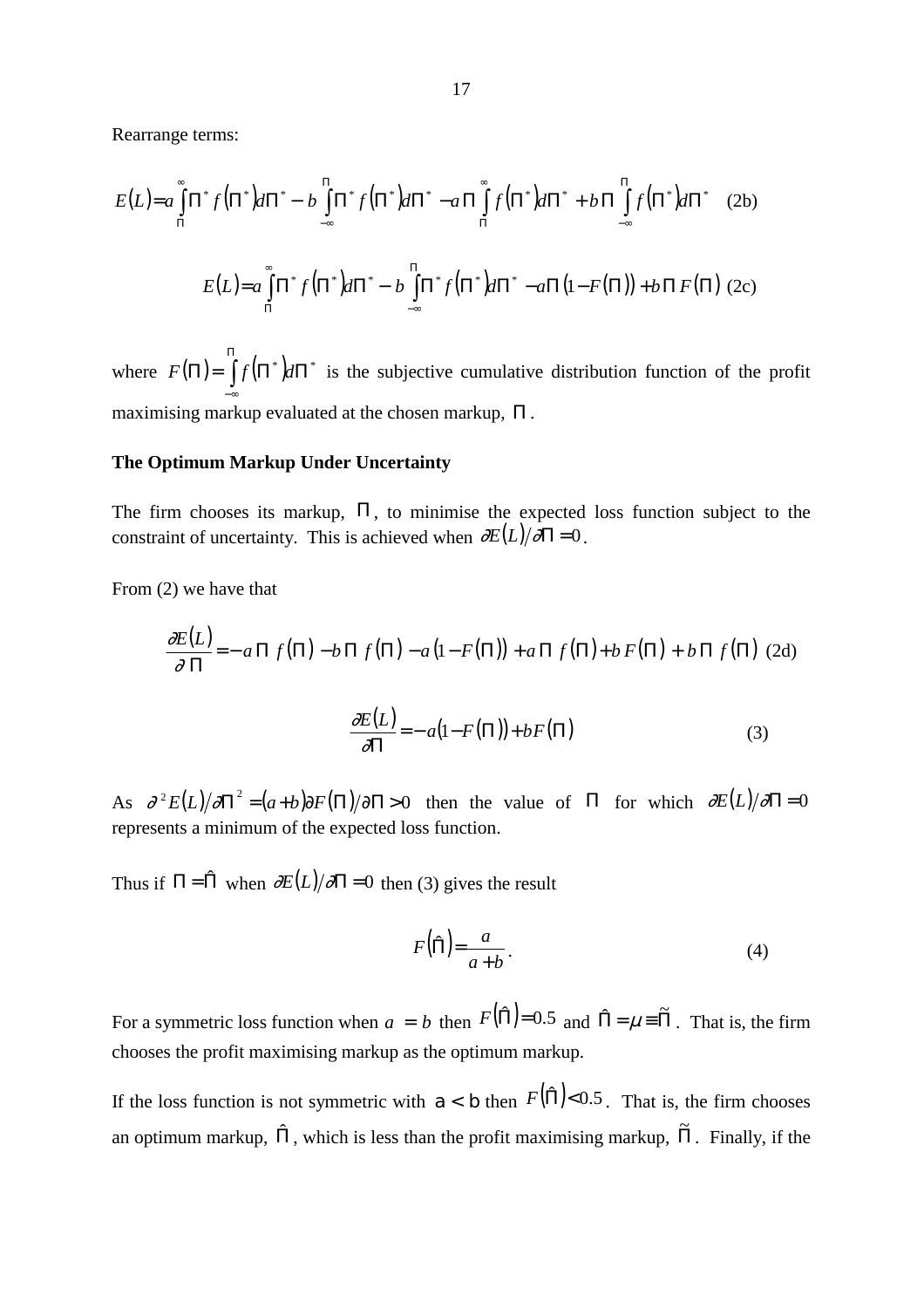loss function is asymmetric with  $a > b$  then  $F(\hat{\Pi}) > 0.5$ . That is, the optimum markup set by firms is greater than the profit maximising markup.

# **The Impact of Uncertainty on the Optimum Markup**

We now wish to investigate the dependence of the optimum markup on the degree of uncertainty which is represented in this model by the variance of the probability distribution,  $\sigma$ . For this purpose we write (4) in the following form

$$
F(\hat{\Pi}(\sigma), \sigma) = \frac{a}{a+b} \tag{5}
$$

to emphasise the dependence on the variance,  $\sigma$ , of both the optimum markup,  $\hat{\Pi}$ , and the cumulative distribution function, *F*. Consider the variance,  $\sigma$ , as an independent variable and assuming that the constants *a* and *b* are independent of the variance and that the mean and other parameters of the cumulative distribution function, *F*, are held constant, totally differentiate (5) with respect to  $\sigma$ :

$$
\frac{\partial F(\hat{\Pi})}{\partial \hat{\Pi}} \frac{d\hat{\Pi}}{d\sigma} + \frac{\partial F(\hat{\Pi})}{\partial \sigma} = 0.
$$
 (5b)

Rearranging (5b):

$$
\frac{d\hat{\Pi}}{d\sigma} = -\frac{\partial F(\hat{\Pi})}{\partial \sigma} / f(\hat{\Pi}).
$$
\n(6)

For the symmetric loss function when  $a = b$ , the optimum markup,  $\hat{\Pi}$ , is always the profit maximising markup,  $\tilde{\Pi}$ , which is the mean of the profit maximising distribution (i.e.  $\hat{\Pi} = \mu \equiv \tilde{\Pi}$ ). In this particular case, the optimum markup is independent of the variance when the loss function is symmetric and, hence,  $d\hat{\Pi}/d\sigma = 0$ . It follows that when the loss function is symmetric then the optimum markup is not affected by uncertainty.

However, when the loss function is asymmetric with  $a < b$ , then for values of  $\hat{\Pi}$  less than the mean  $\mu$  (which is the relevant range for  $\hat{\Pi}$  in the asymmetric case), then  $\frac{\partial F(\hat{\Pi})}{\partial \sigma} > 0$ and  $d\hat{\Pi}/d\sigma < 0$ .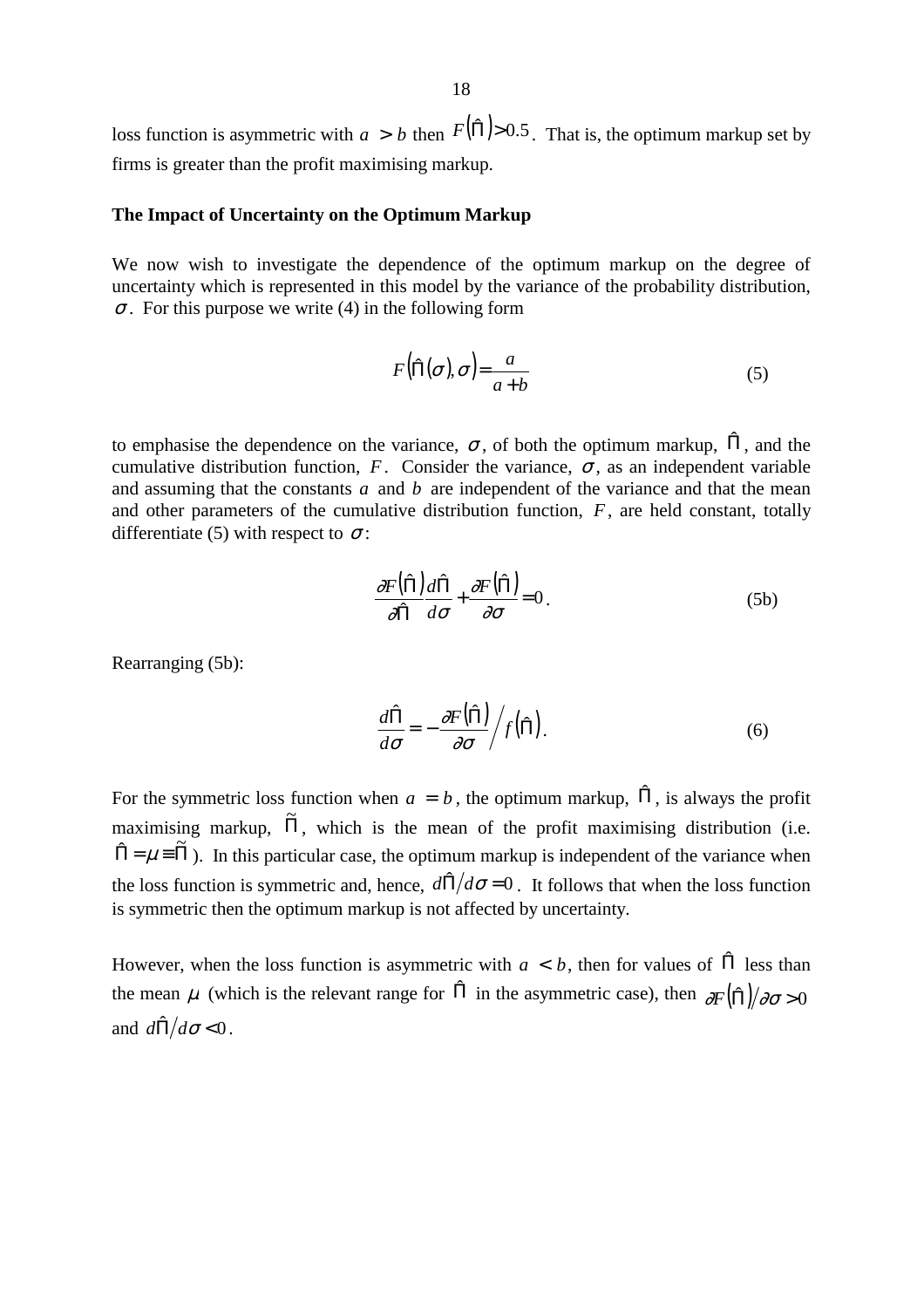# <span id="page-22-0"></span>**7 REFERENCES**

Ball, L., and Romer, D. (1991). 'Sticky Prices As Coordination Failure'. *American Economic Review*, June, vol. 81, pp. 539-52.

Banerjee, A, L. Cockerell and B. Russell, (2001). 'An I(2) Analysis of Inflation and the Markup', *Journal of Applied Econometrics*, Sargan Special Issue, Vol. 16, No. 3, May-June, pp. 221-40.

Banerjee, A, Mizen, P, and B. Russell, (2002). 'The Long-run Relationship among Relative Price Variability, Inflation and the Markup', European University Institute Working Paper, ECO No. 2002/1.

Banerjee, A, and B. Russell, (2000). 'The Markup and the Business Cycle Reconsidered', European University Institute Working Paper, ECO No. 2000/21.

Banerjee, A, and B. Russell, (2001a). 'Industry Structure and the Dynamics of Price Adjustment', *Applied Economics*, vol. 33, pp. 1889-1901.

Banerjee, A, and B. Russell, (2001b). 'The Relationship between the Markup and Inflation in the G7 Economies and Australia', *Review of Economics and Statistics*, vol. 83, No. 2, May. pp. 377-87.

Batini, N., B. Jackson and S. Nickell, (2000). Inflation Dynamics and the Labour Share in the UK, Bank of England External MPC Unit Discussion Paper no. 2, November.

Baumol, W.J. (1976). 'Scale Economies, Average Cost and the Profitability of Marginal-Cost Pricing', in R. Grieson, ed., '*Essays in Urban Economics and Public Finance in Honor of William S. Vickrey*, Lexington.

Baumol, W.J. (1977). 'On the Proper Cost Tests for Natural Monopoly in Multiproduct Industry', *American Economic Review*, December, 67, pp. 809-22.

Bénabou, R. (1988). 'Search, Price Setting and Inflation', *Review of Economic Studies*, July, 55(3), pp. 353-73.

Bénabou, R. (1992). 'Inflation and Markups: Theories and Evidence from the Retail Trade Sector'. *European Economic Review*, vol. 36, pp. 566-74.

Bénabou, R. and J.D. Konieczny (1994). On Inflation and Output with Costly Price Changes: A Simple Unifying Result, *American Economic Review*, March, 84(1), pp. 290-7.

Bils, M. (1989). 'Pricing in a Customer Market'. *Quarterly Journal of Economics,* vol. 104(4), pp. 699-718.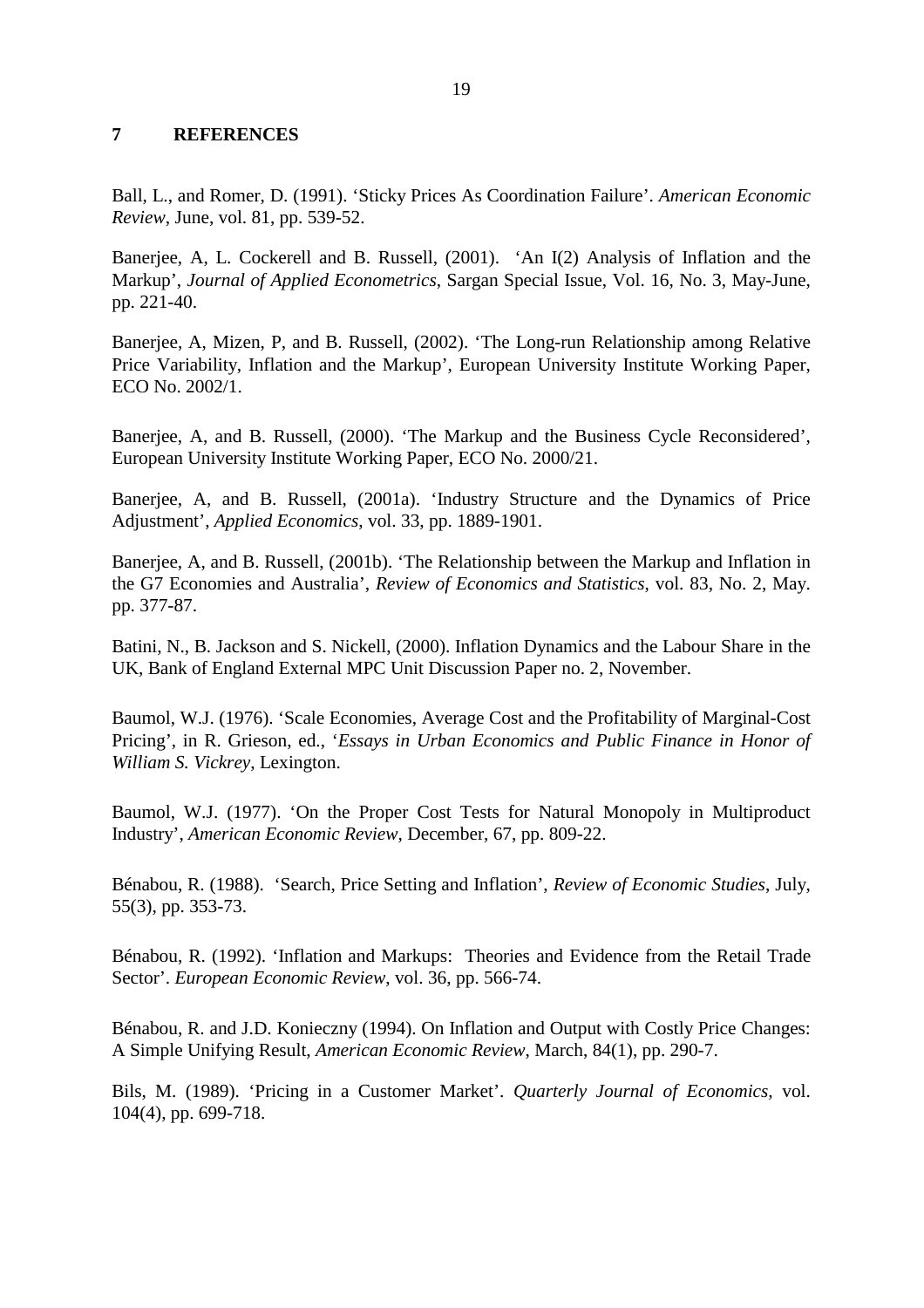Blinder, A. S. (1990). 'Why are Prices Sticky? Preliminary Results from an Interview Study'. *AEA Papers and Proceedings*, vol. 81 (2), pp. 89-96.

Bodie, Z. (1976). 'Common Stocks as a Hedge Against Inflation'. *Journal of Finance,* vol. 31, pp. 459-470.

Carlson, J. A. (1977). 'A Study of Price Forecasts'. *Annals of Economic and Social Measurement,* Winter, vol. 6, pp. 27-56.

Chatterjee, S., and Cooper, R. (1989). 'Economic Fluctuations as Coordination Failures: Multiplicity of Equilibria and Fluctuations in Dynamic Imperfectly Competitive Economics'. *AEA Papers and Proceedings,* May, vol. 79 no 2, pp. 353-357.

Chen, Y. and B. Russell (2002). 'An Optimising Model of Price Adjustment with Missing Information', European University Institute Working Paper, ECO No. 2002/3

Cockerell, L. and B. Russell. (1995). 'Australian Wage and Price Inflation: 1971-1994.' Reserve Bank of Australia Discussion Paper:9509.

Cosimano, T. F., and Jansen, D. W. (1988). 'Estimates of the Variance of U.S. Inflation Based on the ARCH Model: Comment'. *Journal of Money, Credit and Banking,* August, pp. 409-21.

Cukierman, A., and Wachtel, P. A. (1979) 'Differential Inflationary Expectations and the Variability of the Rate of Inflation'. *American Economic Review,* September, vol. 69, pp. 595-609.

Danziger, L. (1988). Costs of Price Adjustment and the Welfare Economics of Inflation and Disinflation, *American Economic Review*, September, 78(4), pp. 633-46.

de Brouwer, G. and N.R. Ericsson. (1998). 'Modelling Inflation in Australia.' *Journal of Business and Statistics*, 16, pp. 433-49.

Debelle, G. and O Lamont. (1997). 'Relative Price Variability and Inflation: Evidence from the U.S. Cities.' *Journal of Political Economy*, 105:1, pp. 132-52.

Diamond, P. (1993). 'Search, Sticky Prices and Inflation', *Review of Economic Studies*, January, 60(1), pp. 53-68.

Eckstein, O., and Fromm, G. (1968). 'The Price Equation'. *American Economic Review,* vol. 58, pp. 1159-83.

Engle, R. F. (1983). 'Estimates of the Variance of U.S. Inflation Based upon the ARCH Model'. *Journal of Money, Credit and Banking,* August, vol. 15, pp. 286-300.

Engle, R.F. and C.W.J. Granger (1987). 'Co-integration and Error Correction: Representation, Estimation, and Testing', *Econometrica*, vol. 55, pp. 251-76.

Evans, M. (1991). 'Discovering the Link between Inflation Rates and Inflation Uncertainty'. *Journal of Money, Credit and Banking,* May, vol. 23, pp. 169-84.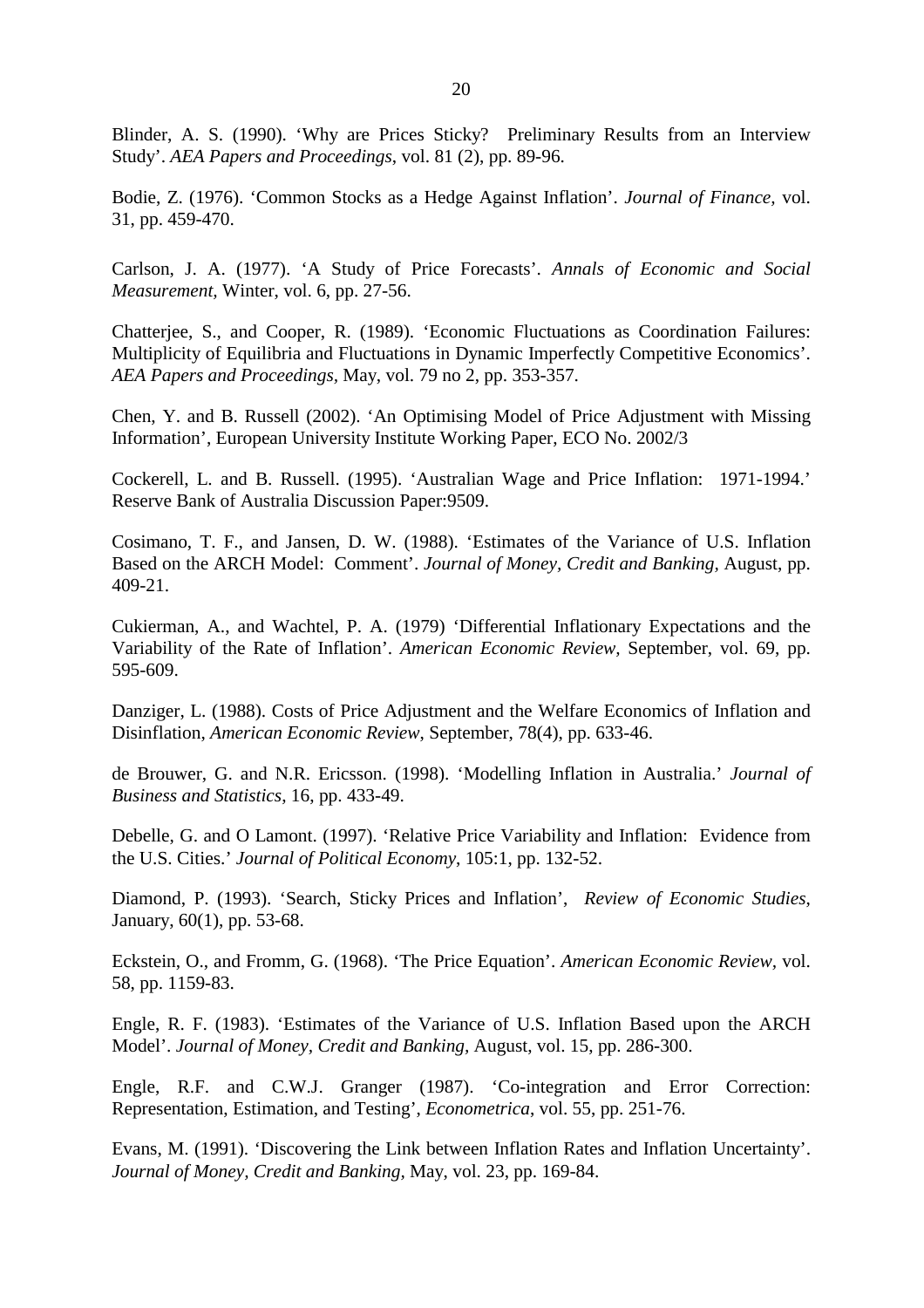Fama, E. F., and Schwert, G. W. (1977). 'Asset Returns and Inflation'. *Journal of Financial Economics,* vol. 5, pp. 115-46.

Fielding, D. and P. Mizen. (2000). 'Relative Price Variability and Inflation in Europe', *Economica*, vol. 67, pp. 57-78.

Fischer, S. (1981). 'Relative Shocks, Relative Price Variability and Inflation.' *Brookings Papers on Economic Activity*, 2, pp. 381-41.

Franz, W. and R.J. Gordon. (1993). 'German and American Wage and Price Dynamics: Differences and Common Themes.' *European Economic Review*, 37, pp. 719-62.

Friedman, M. (1977). 'Nobel Lecture: Inflation and Unemployment'. *Journal of Political Economy,* vol. 85, pp. 451-72.

Gultekin, N. B. (1983). 'Stock Market Returns and Inflation: Evidence From Other Countries'. *Journal of Finance,* vol. 38, pp. 49-65.

Hall, R. L. and Hitch, C. J. (1939). 'Price Theory and Business Behaviour', *Oxford Economic Papers*, 2(Old Series), pp. 12-45.

Hartman, R. (1991). 'Relative Price Variability and Inflation.' *Journal of Money, Credit, and Banking*, 23:May, pp. 185-205.

Holland, S. A. (1984). 'Does Higher Inflation Lead to More Inflation Uncertainty?'. *Federal Reserve Bank of St. Louis Economic Review,* February, pp. 15-26.

Holand, S.A. (1995). 'Inflation and Uncertainty: Tests for Temporal Ordering', *Journal of Money, Credit, and Banking*, August, 27, no. 3, pp. 827-37.

Jaffe, J., and Mandelker, G. (1976). 'The 'Fisher Effect' for Risky Assets: An Empirical Investigation'. *Journal of Finance,* vol. 31, pp. 447-58.

Jansen, D. W. (1989). 'Does Inflation Uncertainty Affect Output Growth? Further Evidence'. *Federal Reserve Bank of St. Louis Economic Review,* July/August, pp. 43-54.

Kaul, G. (1987). 'Stock Returns and Inflation: The Role of the Monetary Sector'. *Journal of Financial Economics,* vol. 18, pp. 253 -276.

Klein, B. (1977). 'The Demand for Quality-Adjusted Cash Balances: Price Uncertainty in the U.S. Demand for Money Function'. *Journal of Political Economy,* August, vol. 85, pp. 691- 715.

Konieczny, J.D. (1990). Inflation, Output and Labour Productivity when Prices are Changed Infrequently, *Economica*, May, 57(226), pp. 201-18.

Kuran, T. (1986). Price Adjustment Costs, Anticipated Inflation, and Output, *Quarterly Journal of Economics*, December, 71(5), pp. 1020-7.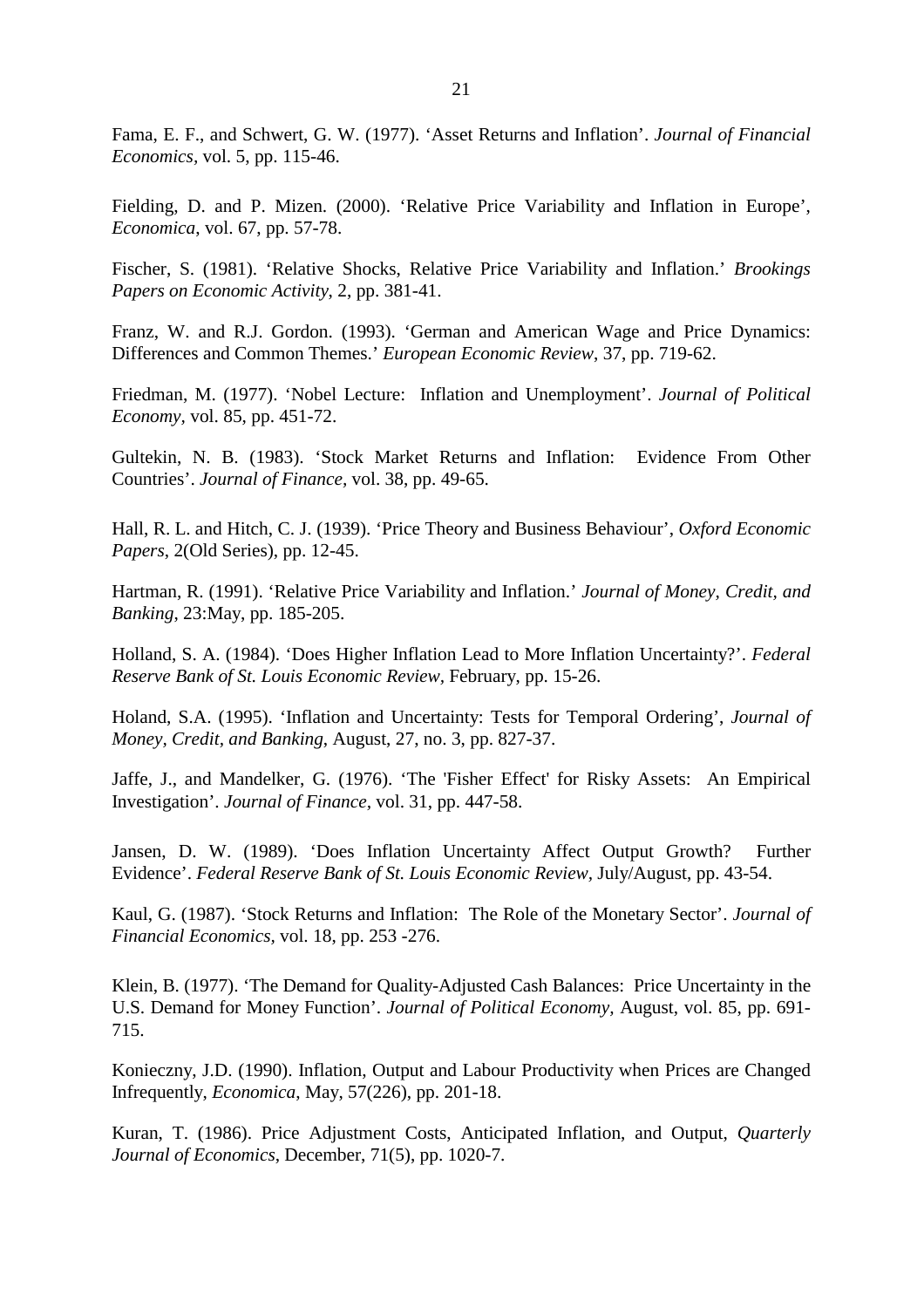Logue, D. E., and Willett, T. D. (1976). 'A Note on the Relation Between the Rate and Variability of Inflation'. *Economica,* May, vol. 43, pp. 151-58.

Lucas, R.E.J. (1973). 'Some International Evidence on Output-Inflation Tradeoffs'. *American Economic Review,* vol. 63(3), pp. 326-34.

Mankiw, G.N. (1985). 'Small Menu Costs and Large Business Cycles: A Macroeconomic Model of Monopoly', *Quarterly Journal of Economics*, vol. 100, May, pp. 529-37.

Marshall, A. (1920). *Principles of Economics*, London: MacMillan and Co.

Marshall, A. (1927). *Industry and Trade*, London: MacMillan and Co.

Maskin, E., and Tirole, J. (1988). 'A Theory of Dynamic Oligopoly 2: Price Competition, Kinked Demand Curves, and Edgeworth Cycles'. *Econometrica,* vol. 56(3), pp. 571-99.

McDonald, I. M. (1990). *Inflation and Unemployment* . Oxford: Basil Blackwell.

McDonald, I. M., and Spindler, K. J. (1987). 'An Empirical Investigation of Customer Market Analysis - A Microfoundation for Macroeconomics'. *Applied Economics,* vol. 19.

Mills, F. (1927). *The Behaviour of Prices*, New York, Arno.

Mizon, G.E., J.C. Safford, and S.H. Thomas. (1991). 'The distribution of consumer prices in the UK.' *Economica*, 57, pp. 249-62.

Naish, H.F. (1986). Price Adjustment Costs and the Output-Inflation Trade-off, *Economica*, May, 53(210), pp. 219-30.

Nelson, C. R. (1976). 'Inflation and Rates of Return on Common Stock'. *Journal of Finance,* vol. 31, pp. 471-83.

Okun, A. M. (1971). 'The Mirage of Steady Inflation', *Brookings Papers on Economic Activity*, 2, pp. 435-98.

Okun, A. M. (1981). *Prices and Quantities: A Macroeconomic Analysis* . Oxford: Basil Blackwell.

Parkin, M. (1986). 'The Output-Inflation Trade-off when Prices are Costly to Change', *Journal of Political Economy*, vol. 94, February, pp. 200-24.

Panzar, J. and R.D. Willig (1977). 'Economies of Scale in Multi-Output Production', *Quarterly Journal of Economics*, August, 91, pp. 481-94.

Parsley, D. (1996). 'Inflation and Relative Price Variability in the Short and Long Run: New Evidence from the United States.' *Journal of Money, Credit and Banking*, 28:3, pp. 323-41.